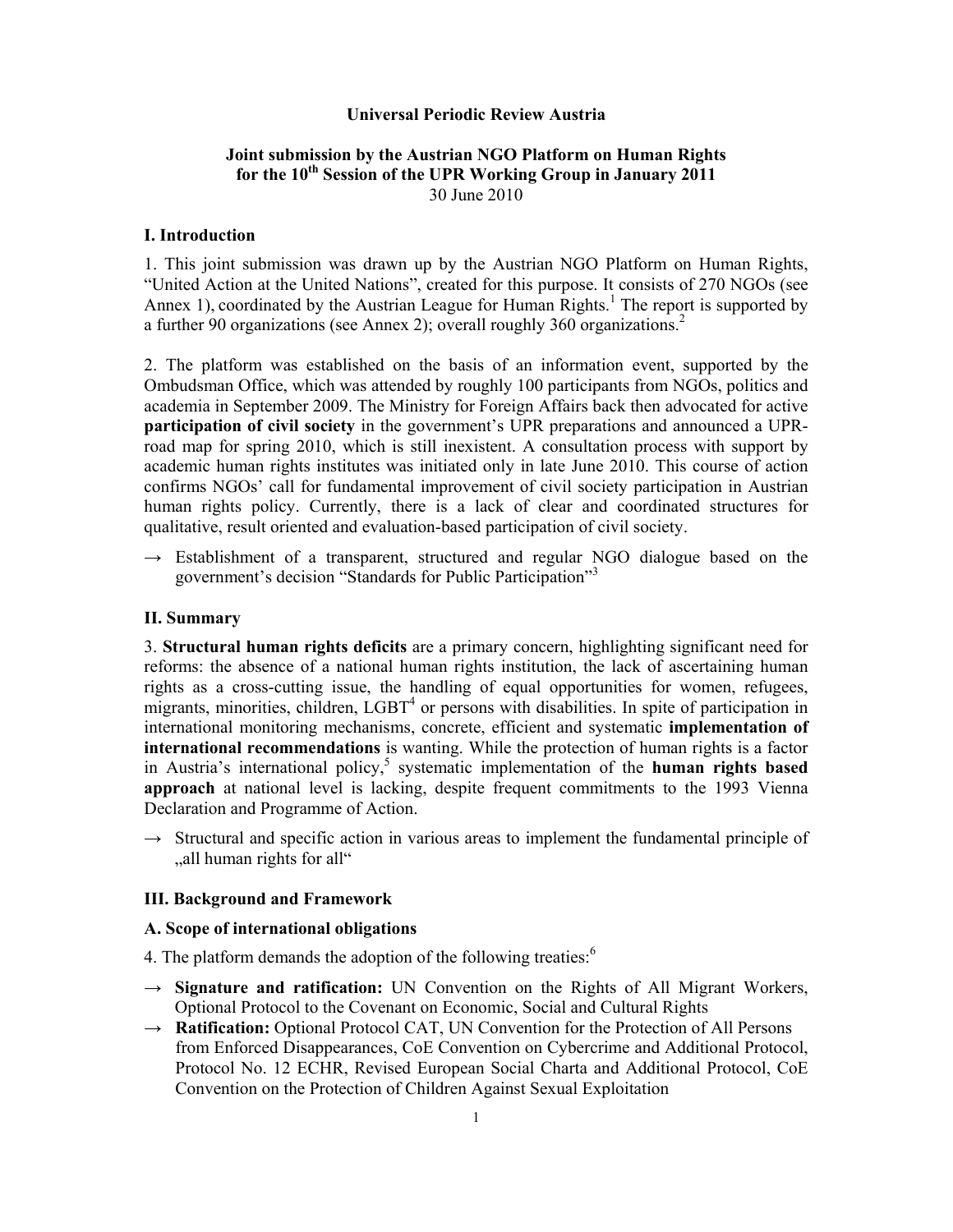5. Austria has ratified most treaties<sup>7</sup> with a series of **reservations**, which are outdated or contradict international law<sup>8</sup> and have repeatedly been criticized by UN bodies.<sup>9</sup>

 $\rightarrow$  Withdrawal of reservations to UN treaties

## **B. Constitutional and legislative framework**

6. In spite of amendment initiatives, discussions about constitutional and administrative reforms respectively<sup>10</sup> as well as recommendations by international bodies,<sup>11</sup> various human rights are not recognized by the Constitution: e.g. **child rights, economic and social rights,**  the **right to asylum** or a **general prohibition of discrimination**. Austria adopts UN treaties with **implementation provisos** (Article 50 (2) Constitutional Act)<sup>12</sup> and fails to transform them into national law,  $^{13}$  rendering direct application impossible.<sup>14</sup> This is also evident from jurisprudence, where UN standards are by and large ignored. The rights catalogue of the ECHR is enshrined as part of the Constitution and therefore has to be directly applied by courts and administrative bodies. There is no comprehensive set of fundamental rights.

7. The lack of consideration of **human rights as a cross-cutting** issue in legislation and administration compounds to a structural problem. Because the examination by the Constitutional Court is ex-post-facto, the non-compliance of draft legislation with fundamental rights is often tolerated until a possible repeal by the Court.<sup>15</sup> A further issue is the **fragmented and confusing nature of rules and competences** in areas such as social and juvenile welfare or aliens- and anti-discrimination law, which is also due to federalism. This leads to legal uncertainty, lack in legal protection and injustice, e.g. due to the place of residence.

- $\rightarrow$  Enactment of a comprehensive fundamental rights catalogue in the Constitution
- **→** National implementation of UN treaties in accordance with Art 50 (2) Constitutional Act
- $\rightarrow$  Enshrining of human rights as a cross-cutting issue for legislation and administration
- **→** Reform and unification of fragmented legislation

# **C. Institutional and human rights infrastructure**

8. Austria has numerous institutions,<sup>16</sup> which are among others in charge of the protection and promotion of human rights. Their independence, efficiency, resources, public profile and regional distribution, however, are highly improvable. Austria has no independent **national human rights institution** based on the Paris Principles.<sup>17</sup> Discussions about a reform of the Human Rights Advisory Board in order to establish a **national preventive mechanism** (NPM) based on OP-CAT,<sup>18</sup> raise doubts about the independence and resources of the new body. There is no Article 16 (3) CRPD authority. A number of academic human rights institutes<sup>19</sup> carry out excellent work but they can neither replace a human rights institution nor should their work be compared to advocacy work of NGOs.

9. **Human rights coordinators** have been named in various federal ministries and provincial governments; their role, mandate, resources and influence remain unclear. The coordination of human rights rests with the Federal Chancellery; the Ministry for Foreign Affairs has a department for human rights issues. The human rights competence of the federal and provincial governments is unclear, the establishment of human rights as a cross-cutting issue is lacking completely.

 $\rightarrow$  **Establishment of a national human rights institution based on the Paris Principles<sup>20</sup>**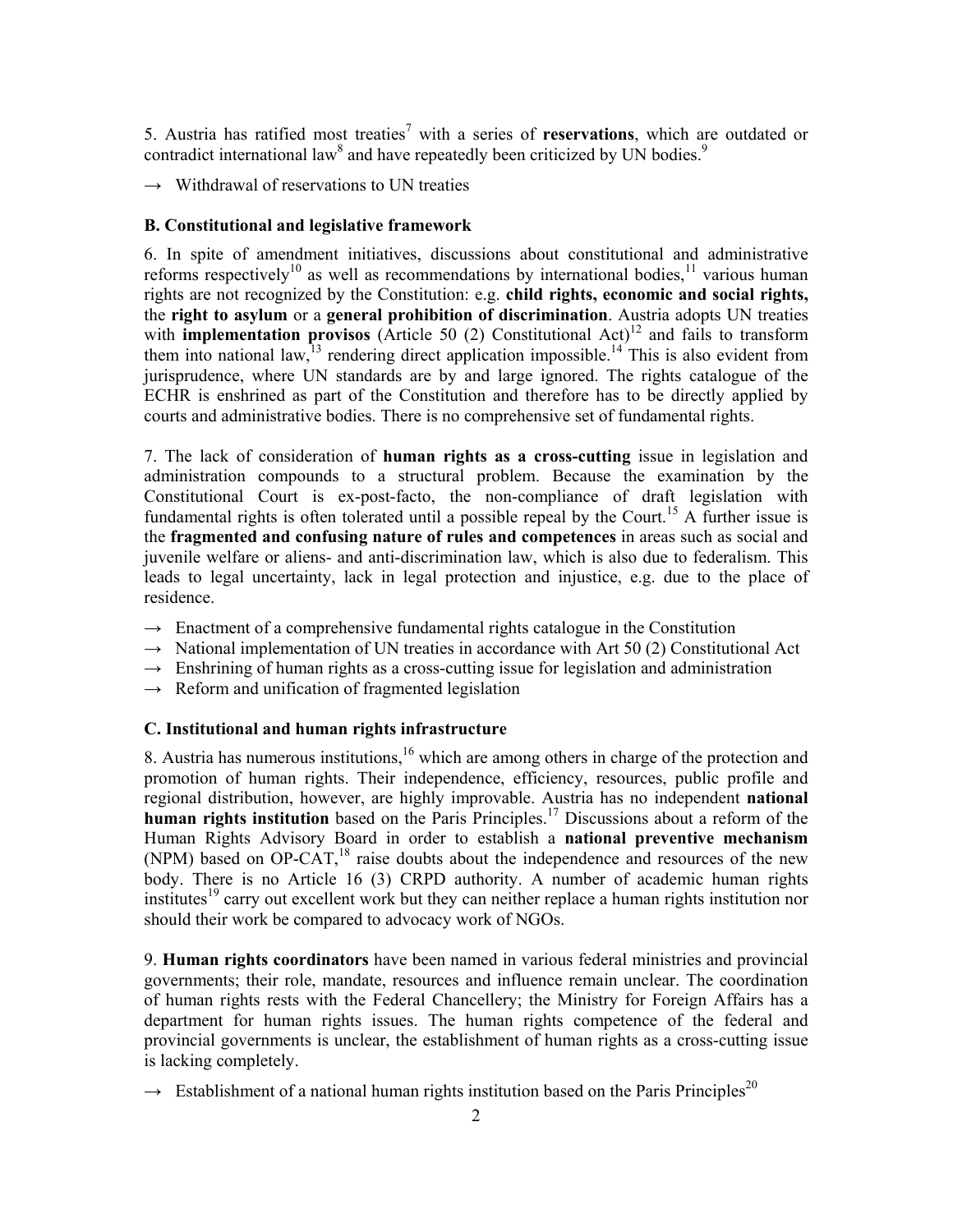- $\rightarrow$  Establishment of a NPM/OP-CAT<sup>21</sup> as well as an Article 16 (3) CRPD authority
- $\rightarrow$  Creation and strengthening of clear structures for human rights in the executive, judiciary and legislative branches at the federal and provincial level

## **D. Policy measures**

10. Due to a lack of awareness about the **human rights based approach** in the political sphere, policy measures in the area of human rights are uncoordinated and incoherent. The paradigm shift from welfare to a rights based approach in social policy is not implemented. A **national action plan for human rights** as well as thematic action plans on anti-racism, human rights education, CEDAW, CRPD or prevention of violence, particularly for women, is wanting.<sup>22</sup> The lack of human rights awareness is also evident in weak public discourse and flaws in systematic human rights education.

- **→** Implementation of the human rights based paradigm
- $\rightarrow$  National action plan on human rights<sup>23</sup> as well as thematic action plans
- $\rightarrow$  Measures for awareness raising and systematic human rights education
- $\rightarrow$  Adequate financial resources for NGOs for infrastructure and capacity building purposes

## **IV. Promotion and protection of human rights**

### **A. Cooperation with human rights mechanisms**

11. Whereas Austria in principle cooperates well with international monitoring mechanisms, it does occasionally report late. **Follow-up** and **implementation of international recommendations** are insufficient. The Concluding Observations and Views of Committees are neither translated, nor widely disseminated, nor are they regarded as binding; they therefore have no repercussions at the national level compare, e.g.  $CCPR<sup>24</sup>$  and  $CEDAW<sup>25</sup>$ 

- $\rightarrow$  Structured and sustainable follow-up of recommendations with civil society participation
- $\rightarrow$  Translation, dissemination and implementation of international recommendations
- $\rightarrow$  Strengthening of public discourse about international human rights mechanisms

# **B. Implementation of international human rights obligations**

### **1. Equality and non-discrimination**

12. Austrian societal structures are dominated by patriarchal patterns and stereotypes. Equality for **women** and equal opportunities for **migrants, refugees, minorities, particularly Roma, children, persons with disabilities** and **LGBT** are not fulfilled.<sup>26</sup>Anti-discrimination legislation is confusing, scattered over various federal and provincial laws and provides varying degrees of protection for different grounds of discrimination<sup>27</sup> in the areas of work, access to goods and services, social security and education. The **hierarchy of grounds of**  discrimination creates injustice, leads to legal uncertainty and hinders access to justice.<sup>28</sup> The risk of high legal fees compounds the enforcement of rights in court. Protection of ethnic groups is inconsistent and discriminates individual ethnic groups<sup>29</sup> as well as various members of ethnic groups. Equality bodies, such as the Equal Treatment Commission and the Ombud for Equal Treatment are insufficiently resourced and lack independence.<sup>30</sup>

13. Societal perceptions of women, foreigners, migrants, asylum seekers, LGBT and persons with disabilities is formed through political commentary, media coverage and advertisement, which utilizes **clichés**, confirms **stereotypes** and compounds **role images**. 31 Social barriers are strengthened and equal opportunities abated. This furthers the undermining of the social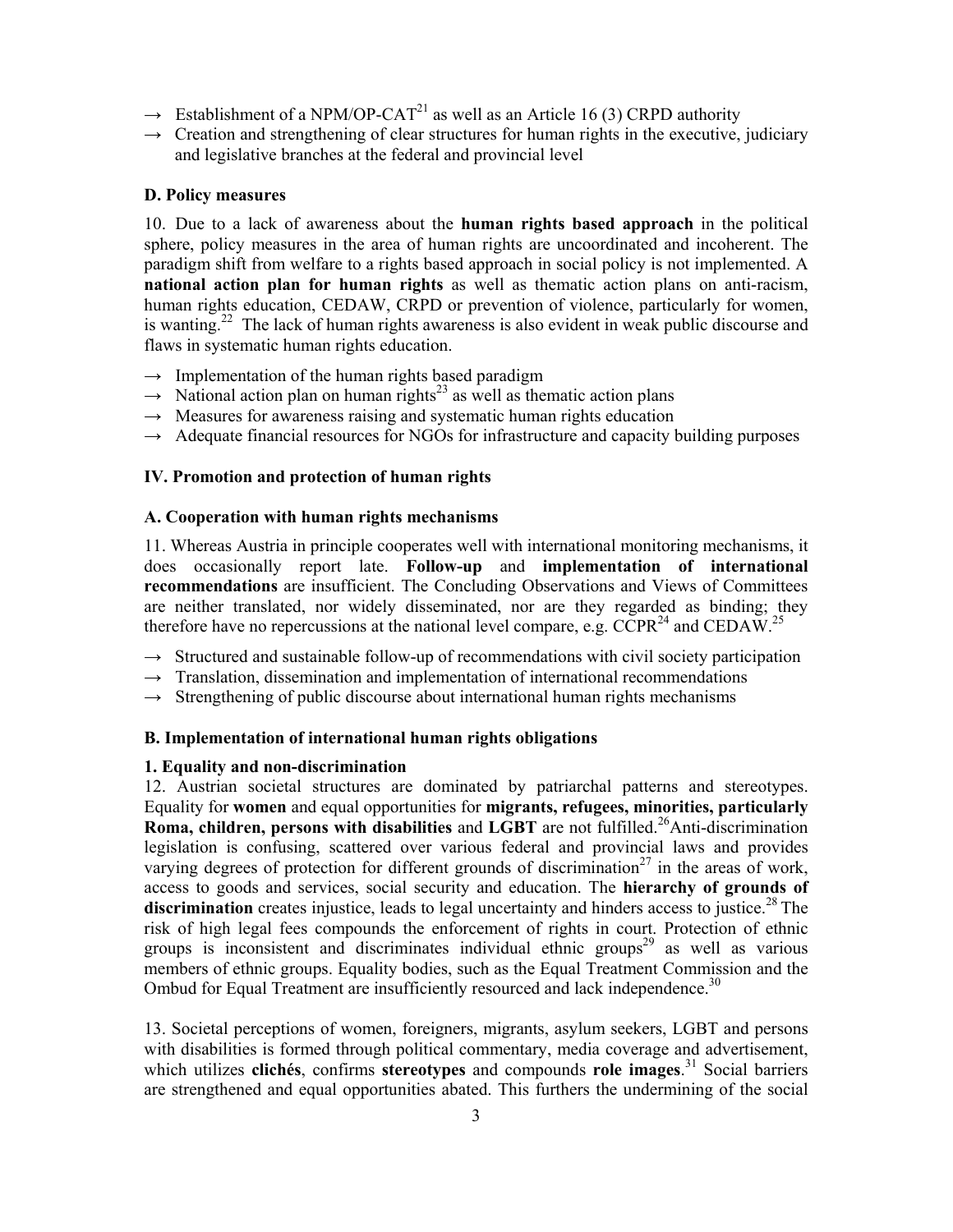status of women<sup>32</sup> (which results in an average wage gap of  $18\%$ )<sup>33</sup> as well as openly xenophobe resentment against foreigners, migrants, asylum seekers and Muslims.34 Public discourse tends to use the cliché of "problems with foreigners" as a problem or threat of "Islamization." In addition to Muslims it is particularly Africans who are bullied, harassed and openly discriminated against.<sup>35</sup> There are indications that **structural racism** is prevalent in administrative practice, it is manifest in the police force.<sup>36</sup> Persons with disabilities tend to be portrayed as needy of charity; this is also due to a donation campaign supported by public broadcasting.37

- $\rightarrow$  Revision and harmonization of anti-discrimination laws to ensure equal protection on all grounds of discrimination for all areas of  $life^{38}$
- $\rightarrow$  Country-wide improvement of the resources and competencies of equality bodies<sup>39</sup> as well as improved access to courts (e.g. sharing of legal fees)
- $\rightarrow$  Awareness raising on equality and equal opportunities, particularly for political leadership
- $\rightarrow$  Measures against Islamophobia and structural racism (e.g. National Action Plan)

# **2. Right to life, liberty and security of the person**

14. The flawed implementation of the **Protection from Domestic Violence Act** through shortcomings in the collection of evidence leads to insufficient prosecution and frequent acquittals. Criminal charges for the violation of immediate injunctions are partly improvable; the CEDAW Committee has found flaws in the imposition of custody.<sup>40</sup> Judgements reveal a lack of information by judges on the causes and consequences of violence against women.<sup>41</sup> Despite pertinent guidelines health care services frequently fail to recognize injuries sustained from violence.42 Dependency on spouses for a residence permit decreases the level of protection from violence for migrant women.<sup>43</sup>

15. In spite of a legal prohibition of corporal punishment, **children** are exposed to violence in various areas (e.g. family, school, private and church institutions); the prevention and appraisal of incidences of violence is flawed due to a lack of cooperation among the involved institutions.44 There is a lack of data, systematic identification and care for victims of child trafficking and child prostitution.<sup>45</sup>

16. **Persons with disabilities**, particularly women and girls with disabilities, especially those with intellectual impairments, are frequently victims of (also sexual) violence. This is also due to the stereotype of being "a-sexual", which prevents persons with disabilities from receiving adequate sex education and is compounded by living arrangements in e.g. institutions, which abet violence structurally.

17. The 2010 reform of the **Hospitalization Act** ("*Unterbringungsrecht*") eliminates the second psychiatric expert assessment evaluating the psychic impairment, the degree of endangerment for others and the lack of alternative means of care, due to a shortage of expert personnel. The degree of endangerment can now be assessed with a *pro-futuro* "estimate", which makes the prolongation of the treatment possible.

18. Problems in **criminal detention** are largely due to a shortage of personnel.<sup>46</sup> The closing of the Juvenile Court in 2003 has weakened the standards of detention for juveniles.<sup>47</sup> Asylum seekers in **detention pending deportation** are held in police detention centers - for up to 10 months without regular ex-officio review of remand - largely in closed cells without any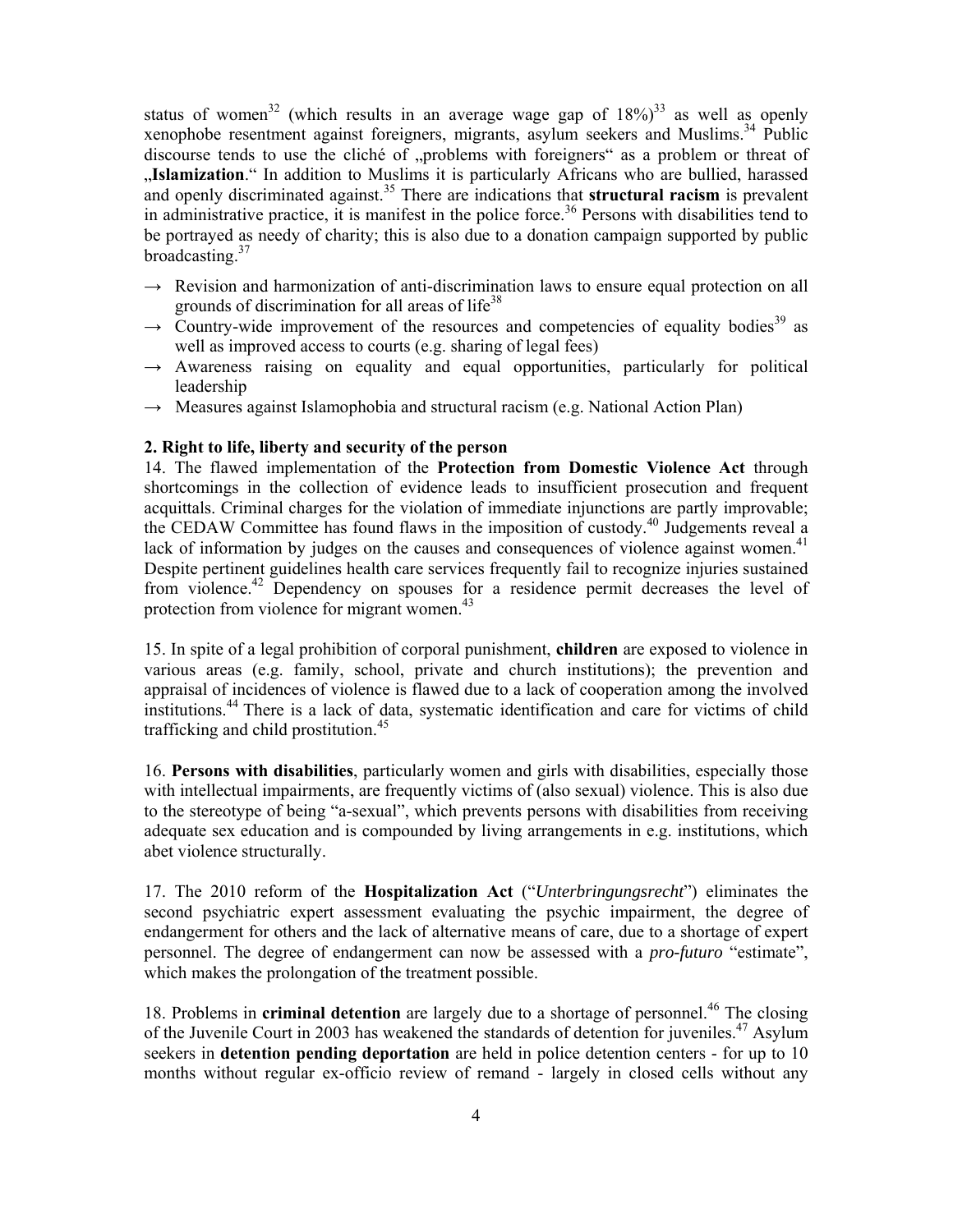occupation.48 Medical services by police doctors ("*AmtsärztInnen*") acting on instructions of public authorities are inadequate.<sup>4</sup>

19. The Criminal Code lacks a **provision against torture**. 50 The usage of **electroshock weapons** ("*Taser*") is partially permissible in detention facilities and generally allowed as a "less dangerous weapon" for police, where it is also in use; the inadequate evaluation of the perilousness in the license procedure was heavily criticized,<sup>51</sup> the usage in detention facilities is opposed internationally.<sup>52</sup> In 2008 1.850 export licenses were issued for weapons, the War Material Act ("*Kriegsmaterialiengesetz*") does not conform with international standards; 53 the Foreign Trade Act (*"Außenhandelsgesetz"*) has a loop hole on smooth-bore weapons.

- $\rightarrow$  Improvement of implementation measures to increase protection from violence
- $\rightarrow$  Creation of open, adequate administrative measures for asylum seekers<sup>54</sup>
- $\rightarrow$  Introduction of a criminal provision prohibiting torture in accordance with CAT<sup>55</sup>
- $\rightarrow$  General prohibition of usage of . Taser "-weapons"

# **3. Administration of justice and the rule of law**

20. **Structural independence** is lacking: The latest reforms have transferred tasks from the independent judiciary to the public prosecutors, who are subject to directives from the Minister for Justice; thus the **dependency on the Ministry for Justice** has increased further. Structural problems are also compounded by a lack of judges, public prosecutors and administrative staff in the judiciary. This also has repercussions for the handling of complex corporate crime cases with political implications. The slow progress of some of these cases as well as the publication of draft directives of the Ministry for Justice in cases, which also involved political leadership figures, have raised doubts about transparency standards as well as the implementation of rule of law principles and increase the appearance of fraudulent tendencies.

21. Cases of **sexist or racist trials or judgements** are a given.<sup>56</sup> Human rights, equality and gender issues are part of the curriculum for judges' training, however, they are not sufficiently included in continued education of incumbent judges.<sup> $57$ </sup> Structural issues also mar the provision of adequate interpretation services,<sup>58</sup> including sign language interpretation. The selection, role and weight given to the work of court experts are criticized regularly.

22. The application of a **provision against criminal organizations -** Section 278a Criminal Code<sup>59</sup> **-** to a group of animal rights activists (trial pending) has opened a discussion on the precision of the provision, its compliance with rule of law principles and its basic purpose.

23. Various findings of the Constitutional Court, which determined violations of the 1955 State Treaty (two official languages, bilingual topography) and **grave shortcomings in rule of law principles**, have not been implemented in spite of continued political discussions.<sup>60</sup>

24. The establishment of the **Asylum Court** in 2008 nullified the possibility to appeal to the Higher Administrative Court; a resort open to all other administrative proceedings. The abolishment of the **Juvenile Court** has weakened the trial standards for juveniles. Attempts to reform the administrative jurisdiction to conform with "tribunals" in line with Article 6 ECHR have repeatedly failed.

25. As of June 1, 2010 journalists, attorneys and psychiatrists can be observed acoustically and visually, contrary to their professional secrecy and their right to refuse testimony in trials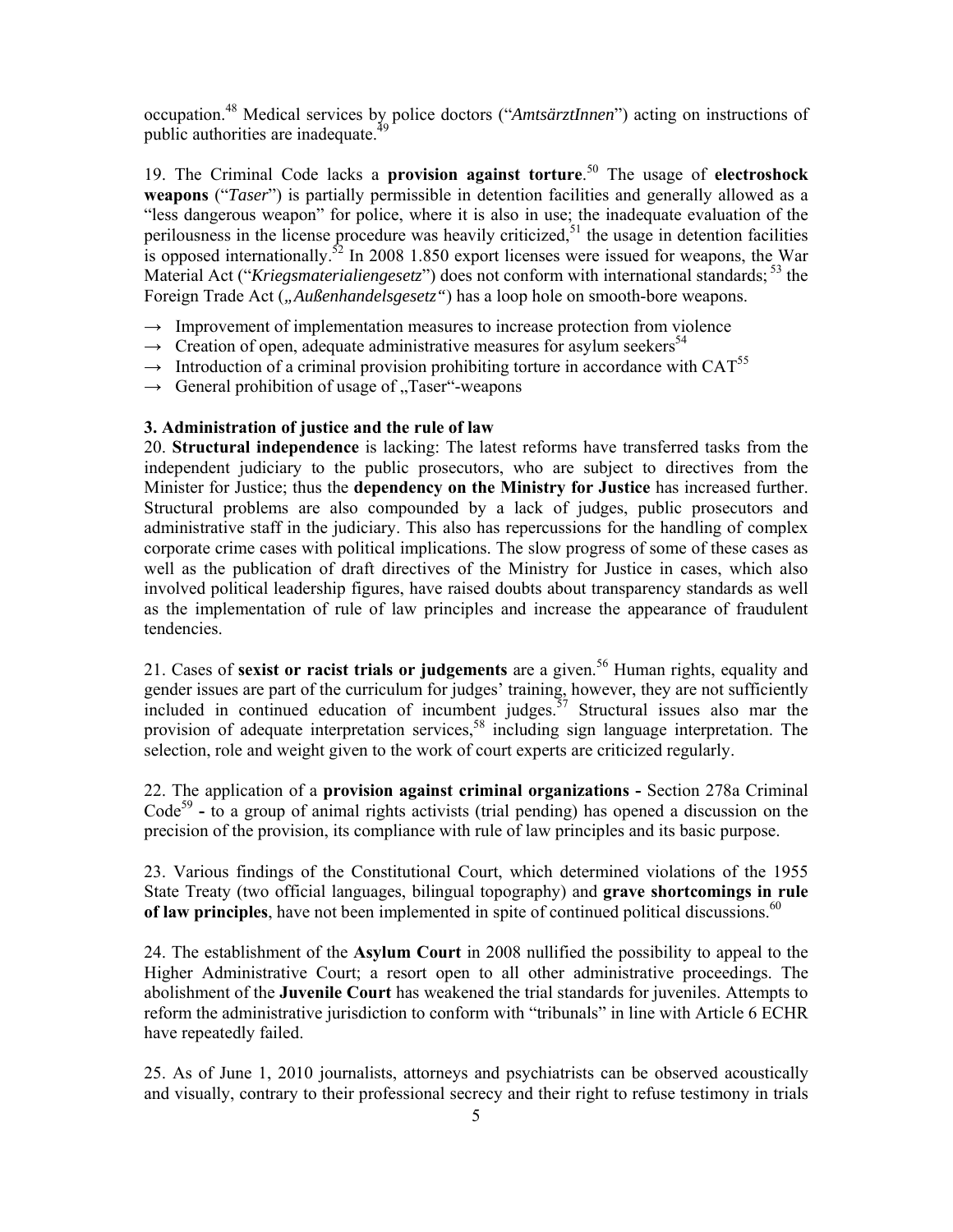according to the Code of Criminal Procedure. Following the launch of **wiretapping and eavesdropping measures**, a large scale police operation in 1999 ("*Operation Spring*") led to a lengthy court procedure concerning allegations of an international drug cartel, which only ended in 2005; questions concerning the safeguarding of the rule of law remain open.

26. The first inquiry and establishment of evidence in the aftermath of allegations of **illtreatment by police** are not conducted by an independent office; there is no independent body to monitor police action. Public prosecutors tend to dismiss criminal inquiries against police staff; of 1.047 complaints on grounds of ill-treatment and similar arguments against security personnel only two ended with a conviction.<sup>61</sup> In addition to excess use of force, particularly against Africans,<sup>62</sup> verbal transgressions are a given: "Kofi Annan is the only of your leaders who is not a f<sup>\*\*\*\*</sup> dealer", etc.<sup>63</sup> The course of action with alleged human rights violations is exemplified by the inadequate compensation for torture victim Bakary  $J<sub>1</sub>$ <sup>64</sup> lacking police protection for the murdered Umar Israilov in January 2009<sup>65</sup> as well as flawed independence in examining the fatal use of a weapon against a juvenile in August 2009.

- → Measures to further strengthen the independence of the judiciary, restructuring and increase of resources also in the field of corporate crimes
- $\rightarrow$  Awareness raising and mandatory training on human rights for the judiciary
- **→** Upholding of rule of law principles in legislation, implementation of High Court judgements and judicial reform
- **→** Independent inquiry bodies for cases of police ill-treatment and adequate handling of cases of ill-treatment (including compensation)

# **4. Right to privacy, marriage and family life**

27. **Migrants**, particularly partners of migrants are wronged due to the fact that family reunification ("*Familiennachzug*") requires an income above the minimum level of existence. This concerns also Austrians and their foreign partners. The same problem arises in the context of the income requirement to apply for citizenship, where older women and mothers of multiple children are disadvantaged. A quota system for family reunification is in place, which has been criticized repeatedly.<sup>66</sup> Asylum seekers are limited in their mobility by predetermined places of accommodation, sometimes located in very remote areas.<sup>67</sup>

28. **Lesbians and gays** have a right to a registered partnership, which does not include the same set of rights as a marriage. Lesbians and gays do not have a possibility to adopt children, including stepchildren; they are also barred from reproductive medical assistance. The denial of a legal relationship to their partner's child also violates child rights.

29. The desire of women with disabilities, particularly those with intellectual impairments, to have children, is a taboo issue. **Persons with disabilities**, particularly those with severe impairments, are denied a choice over their living arrangement due to a lack of assistive support systems and access to adequate financial resources. Frequently, living in an institution is the only option, also due to the lack of a comprehensive personal assistance scheme.

30. **Surveillance** in public space is standard, including the establishment of video-controlled "protection zones." The right to privacy is continuously undermined in the area of **data protection**; judicial oversight and other monitoring mechanisms are insufficient. A draft law foresees the reversal of a principle storage prohibition and obligations to delete into a general obligation to store data.<sup>68</sup>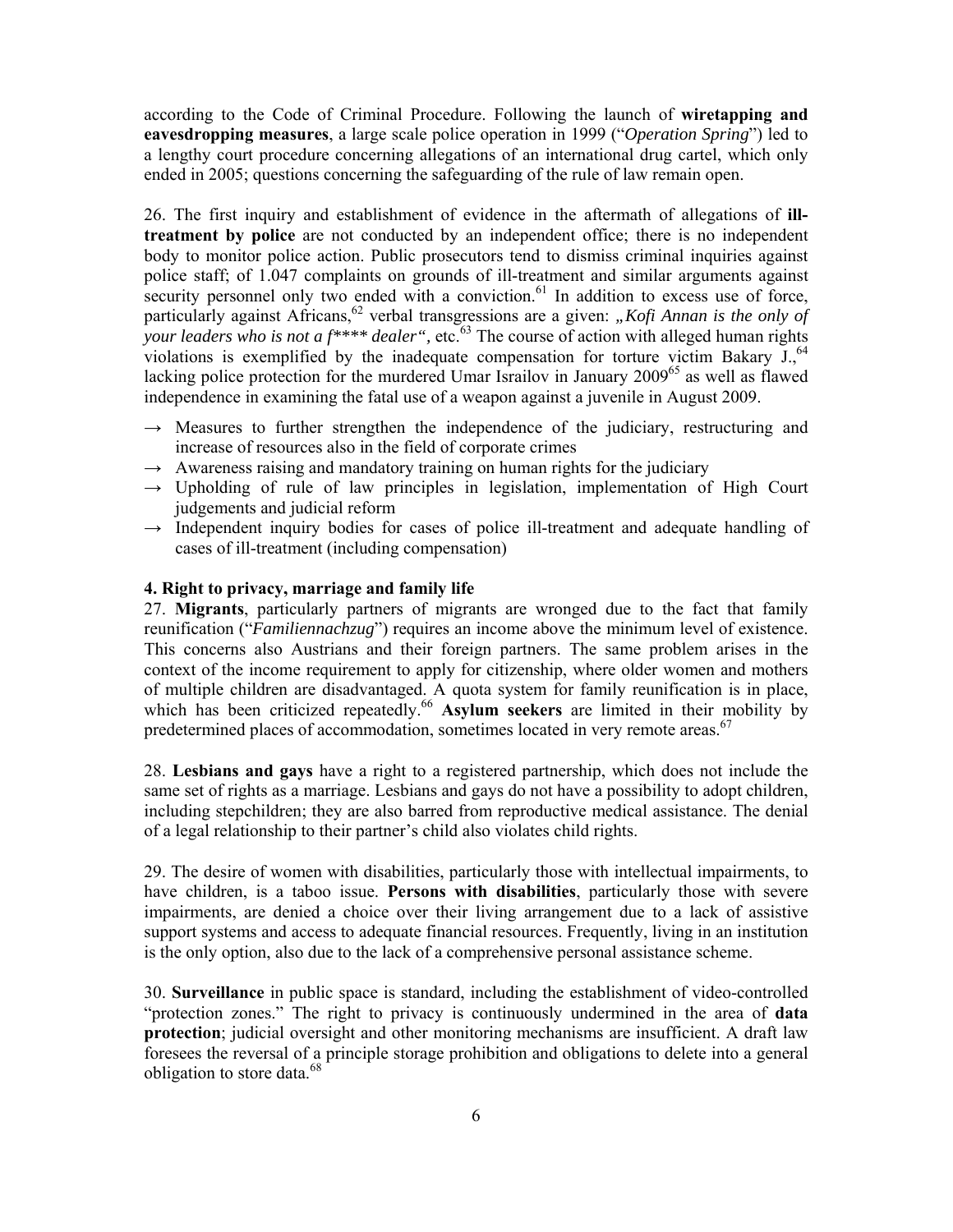- **→** Protection of the right to family life for migrants (abolishment of quota system for family reunification) $69$
- **→** Rights for same-sex partnerships according to international standards
- $\rightarrow$  Development of comprehensive personal assistance for persons with disabilities
- $\rightarrow$  Measures to protect human rights in surveillance schemes

# **5. Freedom of expression and peaceful assembly**

31. A **high level of media concentration** compounds to a structural problem, as a select few publishers have secured market dominance, also with public support (media endowment).<sup>70</sup> The media's contribution to an "ethnicisation" of criminal acts by way of sensationalist coverage has been criticized internationally.<sup>71</sup> The lack of quality standards also concerns the inadequate **communication accessibility** where norms on Braille, sub titles, sign languages, voice-over and other alternative forms of communication are missing.

32. There is an alarming degree of **hate speech**. Targets are particularly foreigners, migrants, asylum seekers and minorities (Carinthian Slovenes). In a 2006 campaign a political party vowed that "*Carinthia will be monolingual*."<sup>72</sup> Election campaigns use slogans such as *, home instead of Islam*". Other statements by political figure-heads such as "*the rule of law is one thing, the healthy public sentiment ('Volksempfinden') is another*<sup>" 73</sup> or *"I will open a bottle of champagne, when the Israeli Ambassador won't be in Vienna anymore,"*74 expose tendencies and have no consequences. Anti-Semitic tendencies prevail.<sup>75</sup> The application and especially non-application - of the provision against hate speech,  $\frac{76}{10}$  which does not include religion and belief, age, sex, sexual orientation or disability, is a cause of concern.

33. Austria's obligations in line with ILO Conventions No. 87 and No. 9877 protecting the **right to strike** are strained by developments, which strengthen economic liberties over trade union rights. $78$ 

- → Measures to protect diversity of media outlets (according to Section 10 and 13 (2) Anti-Trust Act) and to prevent ethnicized media coverage
- **→** Measures to ensure comprehensive communication accessibility of the media
- $\rightarrow$  Improvement and effective application of the provision on hate speech
- $\rightarrow$  Protection of the right to strike

# **6. Right to work and to just and favourable conditions of work**

34. Structural issues are largely due to an average  $18\%$  lower wage level for women.<sup>79</sup> In addition to patriarchal societal patterns, the lack of childcare facilities is a significant factor in the insufficient realization of **equal opportunities in the labour market**. Part time jobs for women, precarious working conditions with systemic tendencies particularly in the construction sector, and high levels of youth unemployment are increasing problems; also, the amount of "working poor" has increased.<sup>80</sup> Access to the employment market is wrought with difficulties for young migrants and Muslima wearing headscarves. **Asylum seekers** have no right to work and de facto no chance for vocational training, further increasing the risk of poverty and inadequate integration.

35. According to a judgement of the High Court ("*Oberster Gerichtshof*") **sex work** is "immoral"; Section 216 Criminal Code renders the conclusion of work contracts impossible. Insufficient labour rights, flawed social security protection and a compounding of stigma, which can result in exclusion from society, are some of the consequences. Federalist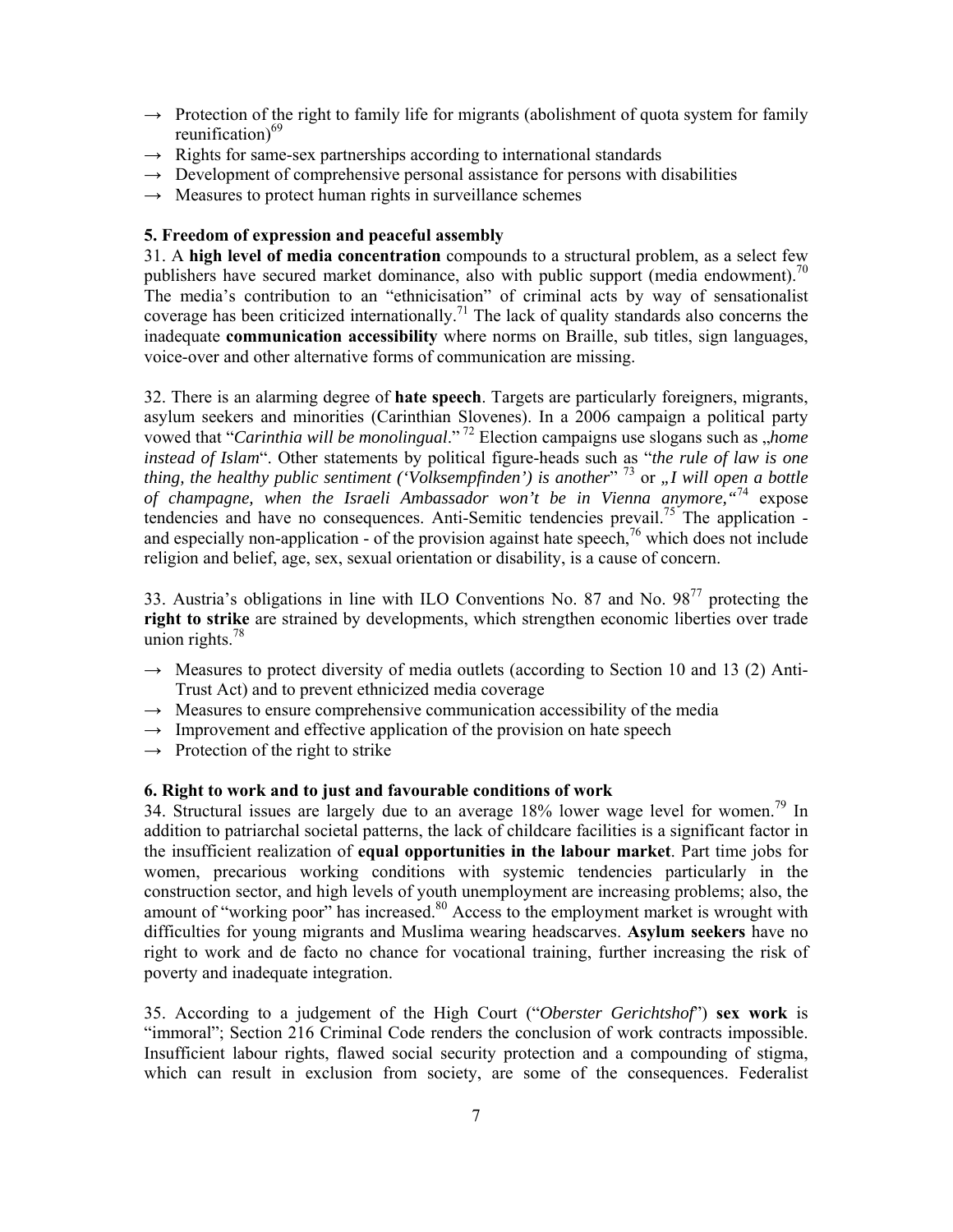structures lead to scattered and varying regulations of sex work; administrative charges are disproportionately high, whereas the use of sex workers' services is exempt from punishment.

36. 19.000 persons, particularly with intellectual impairments, work in "**sheltered workshops**", without social security and income; the introduction of inclusive employment, particularly by providing comprehensive personal assistance, is lacking.<sup>81</sup> Working conditions for criminal prisoners, particularly the cesssion to private entities, are problematic. $82$ 

- **→** Implementation of the recommendations of CEDAW and CESCR on the right to work
- → Promotion of the participation of socially and economically marginalized groups, persons in precarious work, juveniles, "working poor" and migrants
- **→** Right to work for asylum seekers
- $\rightarrow$  Establishment of inclusive employment for persons with disabilities

# **7. Right to social security and to an adequate standard of living**

37. Approximately 1 Million persons live on the margins of poverty, approximately half are impoverished.83 The paradigm shift from charity to the **human rights based approach** is not implemented. Social security for older women is inadequate due to a lack of recognition of unpaid domestic and care work; many only have a right to a minimum pension, often below the poverty line.<sup>84</sup> The social security of migrants is also inadequate.<sup>85</sup> The so-called "basic services" for asylum seekers provide insufficient financial support.<sup>86</sup> Sex workers are not protected by social security.

38. **Social assistance acts** of the provinces (*"Länder"*) provide varying standards and leave too much leverage for authorities. The application is flawed and violates the law; social service agencies frequently provide inaccurate information.<sup>87</sup> Oral decisions render an appeal impossible. The amount of social assistance often does not cover the margin of existence;<sup>88</sup> many potential beneficiaries void their application due to fear of potential regress.

39. Access to **social housing** is below international standards.<sup>89</sup> Data on homelessness are in need of improvement<sup>90</sup> to enable targeted measures.<sup>91</sup> The living arrangements of women after divorce are a cause of concern, particularly in areas with high rent. Health care services, especially for children and juveniles do not take age-related risks adequately into account; there is a lack of therapy possibilities.92 The fight against **child poverty** is marred by a lack of coordination; there is no minimum income for children.<sup>93</sup> Recently a number of begging prohibitions were enacted, $94$  justified, among others with the need to protect the "subjective" sense of security" of the majority population.

40. Structural **shortcomings in social work** and **juvenile welfare**, compounded by a lack of resources, were recently made obvious in the "Fritzl case", where the biological daughter was raped and held in slavery in a cellar together with her children for years.

- **→** Establish a human rights based approach in social policy
- → Introduction of a minimum wage, which covers minimum existence and is rights based
- $\rightarrow$  Repeal of the begging prohibitions and effective measures against poverty
- **→** Increase of resources and human rights standards in juvenile welfare and social work

## **8. Right to education**

41. The education system, understood here as covering life-long learning, is marred by a number of **barriers**: social access to higher education is not ensured because the primary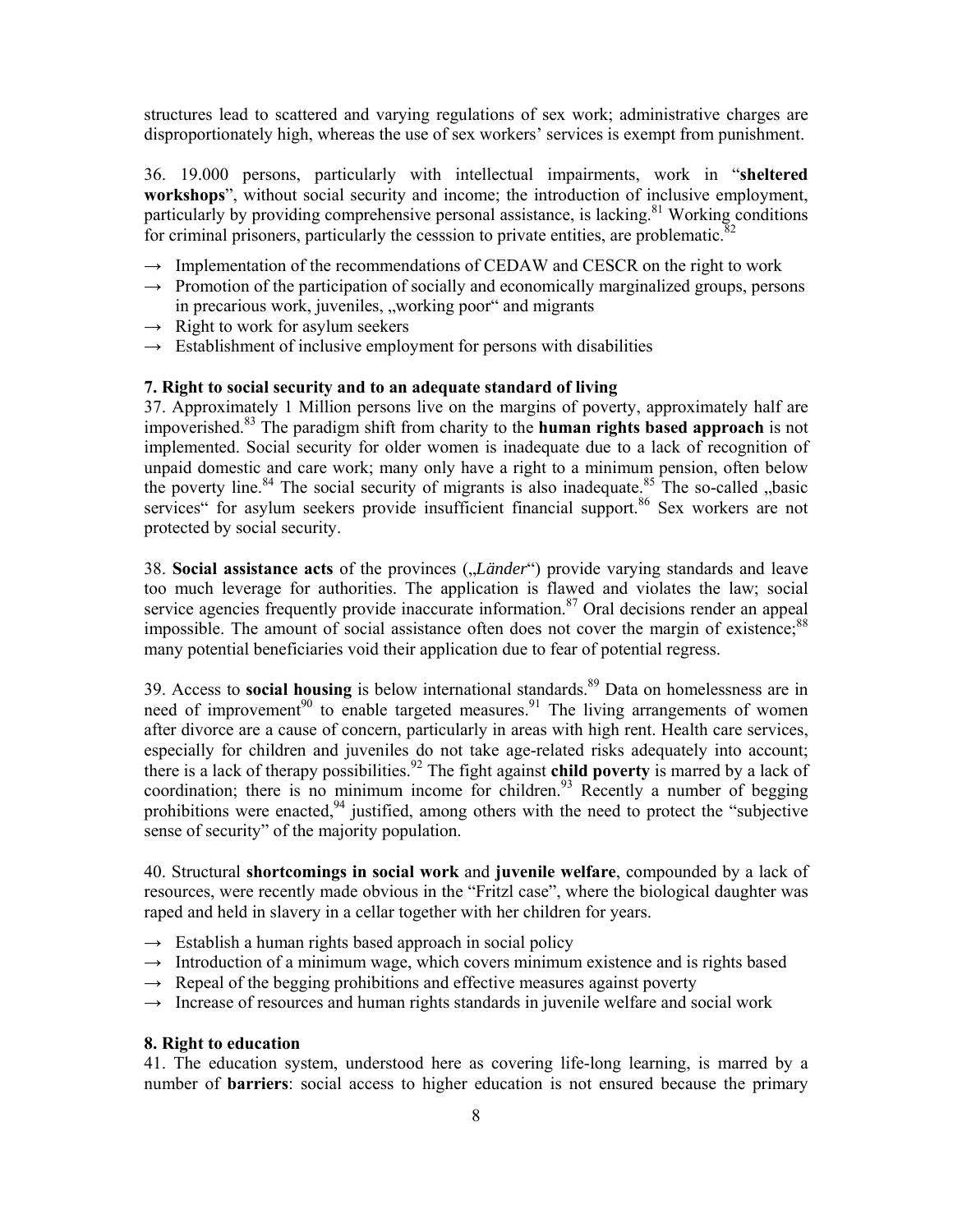school system segregates based on social attributes. There are separate education institutions for persons with "special pedagogical education needs," who in principle do not have a right to education beyond the  $8<sup>th</sup>$  grade. Cutbacks in resources have lowered the standards for **primary** and **tertiary education**. The inclusion of migrants is insufficient, leading to a ghettoization in schools. Possibilities of minorities and deaf people to acquire minority languages are inadequate. There is a clear preference for particular foreign languages.<sup>95</sup> The amount of functionally illiterate persons is estimated to be  $300.000$  minimum.<sup>96</sup> **Human rights education** is not a crosscutting issue, if implemented it is unsystematic and uncoordinated both in schools as well as in vocational training, particularly the public sector.<sup>97</sup>

- $\rightarrow$  Reform of the education system and safeguarding of social inclusion and accessibility
- $\rightarrow$  Increase of the education budget in the primary and tertiary sector to 7% GNP
- **→** Establishment and promotion of Austrian sign language as language of instruction
- $\rightarrow$  Mandatory human rights education in all areas of education, particularly in the public sector, also by way of a National Action Plan for human rights education

# **9. Minorities**

42. The **inconsistent protection of minority rights** and the **inadequate implementation of the 1955 State Treaty**, which undermines the right to organise independently,<sup>98</sup> the right to use minority languages, adequate education in and promotion of minority culture, among others, are the basic structural issues in this area.<sup>99</sup> Various findings of the Constitutional Court are not implemented.<sup>100</sup> Ethnic group rights are allotted based on "historic settlement" rights", urbanization and rural depopulation are not taken into account. Various ethnic groups, among them Poles and Yenische are not recognized. The **promotion of Austrian sign languages and deaf culture** is insufficient; despite recognition in the Constitution, bilingual education and sign language interpreters are lacking.<sup>101</sup> While there is a high representation of different colloquial languages, there are no corresponding services.<sup>102</sup>

- **→** Implementation of the 1955 State Treaty and the Constitutional Court jurisprudence on minorities
- $\rightarrow$  Unification of the Ethnic minority rights based on the 2009 expert draft<sup>103</sup>
- **→** Promotion of sign languages and deaf culture

### **10. Migrants, refugees and asylum seekers**

43. **Access to asylum procedures** is significantly impaired by the restrictive application of the EU "Dublin II" Directive; deportation to countries, which do not provide adequate protection and decent accommodation are commonplace.<sup>104</sup> Asylum proceedings are complicated and difficult to understand; effective legal protection, particularly in detention pending deportation (police custody) is not ensured due to short appeal periods and lack of independent legal counsel.<sup>105</sup> These procedural shortcomings are compounded by the establishment of the Asylum Court and the subsequent abolition of recourse to the Higher Administrative Court.

44. The latest amendment of the Asylum and Aliens law in 2009 further augmented the grounds for imposing **detention pending deportation** ("*Schubhaft*"). Independent social and legal counselling services have gradually been replaced by a partial "return preparation service." Detention pending deportation is implemented in police detention centres, which are unfit for an administrative measure of this sort.<sup>106</sup> Minors are also held in detention, often without access to legal counselling and due consideration of alternative measures.<sup>107</sup> Recently,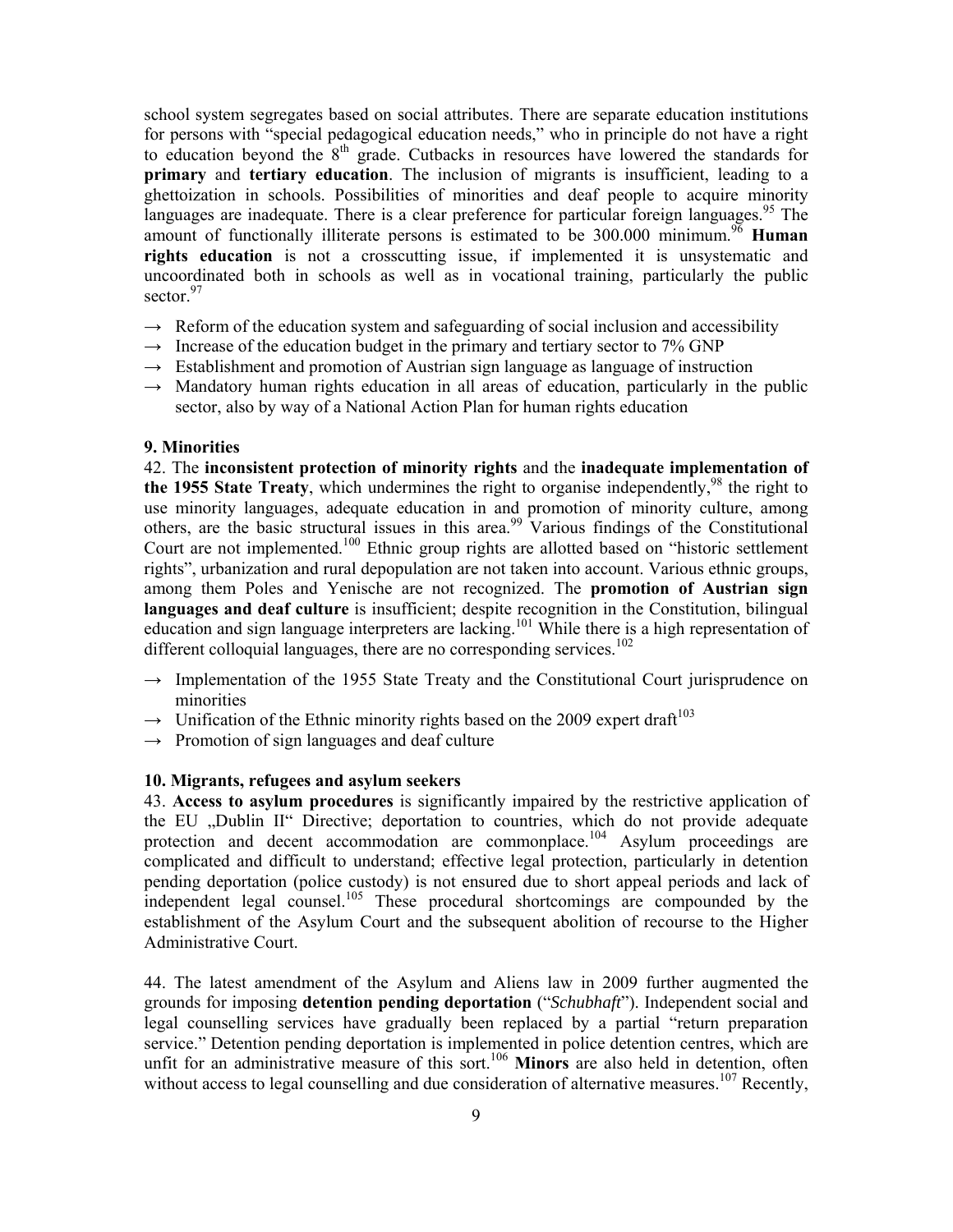regular age assessments by medical (radiological) means have been initiated; there is frequently inadequate information or lack of appropriate explanation of the risks involved, the method's scientific validity is highly disputed.<sup>108</sup> **Victims of human trafficking** are in many cases not recognized as such and therefore also subject to detention pending deportation.

45. The structural disadvantages of **migrants** are largely due to the lack of a clear immigration system. Migration policy is limited to a few "key workers", whose skills are needed for the employment market as well as a small quota for family reunification.<sup>109</sup> Persons without a residence permit who often have lived in the country for years and have developed family ties, are frequently deported without due consideration of their family or private interests. This includes asylum seekers whose application has been pending for up to eight years. The Constitutional Court's ruling on a **"right to stay"** (*"Bleiberecht"*) is not implemented;<sup>110</sup> asylum seekers have to provide a declaration by third parties vouching for the security of existence for three years. Aliens regulations are extremely complex, causing massive shortcomings in legal security (compare e.g. the different responsibilities and levels of appeal in case of deportation in the context of the "right to stay"). The reform of the **Citizenship Act** has largely increased the residency requirement to 15 years, language tests and tests on "basic democratic knowledge" were also introduced.

- $\rightarrow$  Improvement of the legal protection in asylum proceedings (appeal to Higher Administrative Court)
- → Abolition of detention pending deportation for asylum seekers, particularly victims of human trafficking; independent social- and legal counselling $111$
- $\rightarrow$  Amendment of the asylum and aliens legislation in line with international standards
- → Migration and integration policy based on human rights obligations (e.g. "right to stay" for long-term residents, right of residence for victims of human trafficking)

# **11. International Cooperation**

46. Austria's **ODA** is **0,3% of the GNP**, it includes disproportionate levels of debt relief, peace keeping operations, scholarships and exchange programmes for foreign students as well as the costs of care for asylum seekers.<sup>112</sup> Targeted promotion of women in the context of ODA is inadequate.<sup>113</sup> The status of humanitarian aid is too low, it is fragmented and under resourced.114 The exemplary implementation plan for Security Council Resolution  $S/RES/1325$  (2000)<sup>115</sup> is poorly implemented. Measures in the context of Millennium Development Goal  $\#$  6 (HIV/AIDS) contradict the *"New Guidelines* 2009",<sup>116</sup> accessibility for an inclusion of persons with disabilities is not ensured.<sup>117</sup>

47. Policy coherence is in need of vast improvement: Austria's CO<sub>2</sub> Emissions have increased significantly – contrary to international obligations,<sup>118</sup> the awarding of export loans is not transparent and does not follow human rights, social or environmental standards; $^{119}$ potential negative consequences of trade agreements are no assessed.

- **→** Increase of ODA to 0,7% GNP, reduction of indirect measures
- → Implementation of cross-cutting issues such as gender, children and accessibility in ODA
- → Implement Action Plan for S/RES/1325 and the New Guidelines on HIV/AIDS
- **→** Establishment of indicators for policy coherence and road map for fulfilment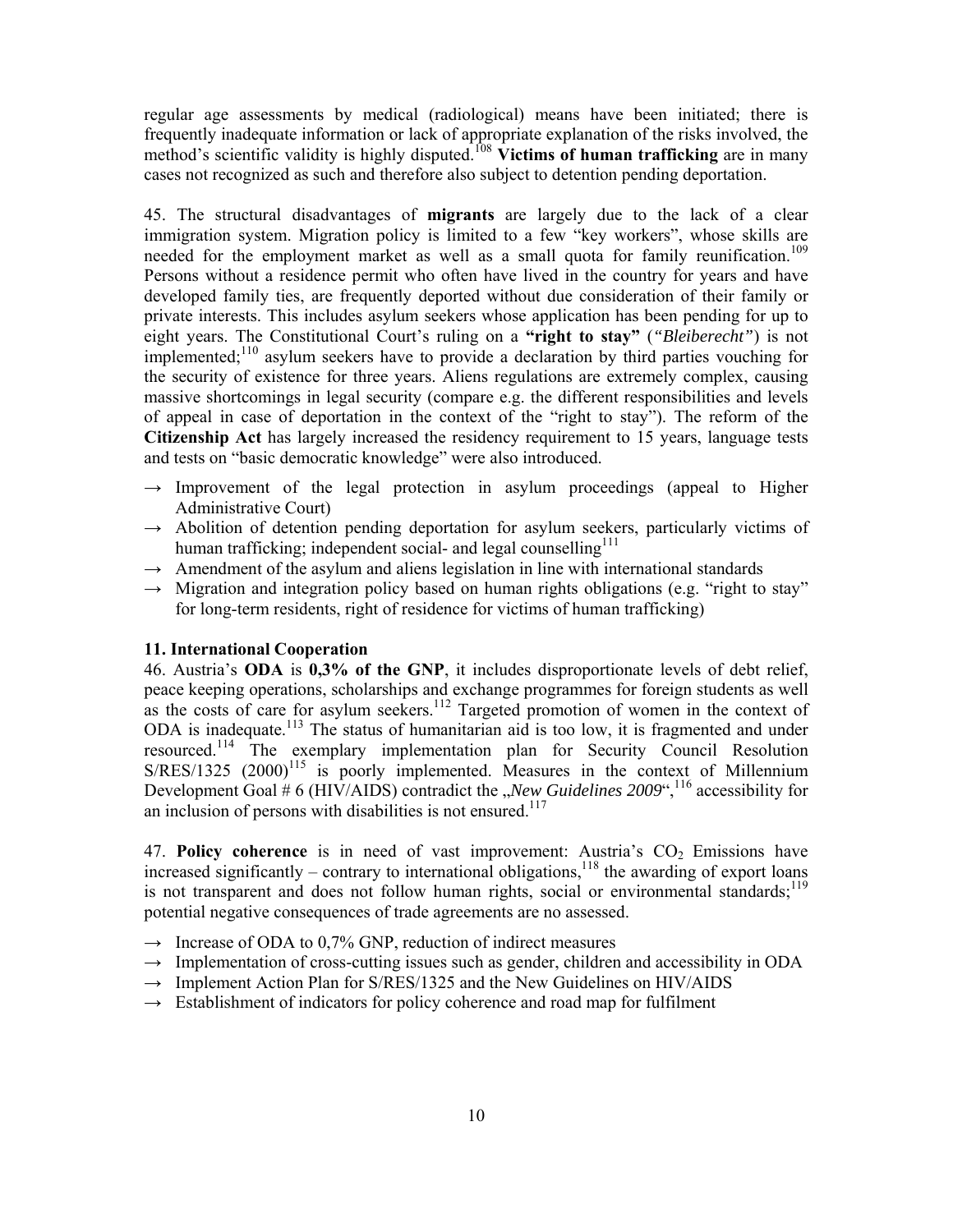<sup>4</sup> Lesbian, Gay, Bi-sexuals and Transgender.

 $5$  Compare, among others, the pledges and commitments of the Austrian Federal Government for the candidacy to the Human Rights Council in 2011.

<sup>6</sup> See further Report by the Commissioner for Human Rights, Mr. Hammarberg, on his visit to Austria, CommDH(2007)26, 12 Dec 2007, recommendation 1; CESCR, E/C.12/AUT/CO/3, para 33; CAT/C/AUT/CO/4- 5, para 28; CERD/C/AUT/CO/17, para 27; CEDAW/C/AUT/CO/6, para 33.

<sup>7</sup> CERD, CCPR, OP-CCPR, CEDAW, CAT, CRC.

 $8$  The reservations include Article 4 (a), (b) and (c) CERD; Articles 9, 10(3), 12(4), 14, 19, 21, 22, 26 CCPR; CCPR First Optional Protocol; Article 11 CEDAW; Articles 5 and 15 CAT; Articles 13, 15, and 17 CRC. 9 Cf e.g. CRC/C/15/Add.251, para 7; CEDAW/C/AUT/CO/6, para 4.

 $^{10}$  E.g. in the context of a plan for constitutional reform (Austrian Convent), which foresaw the constitutional recognition of child rights and social rights, but ultimately failed (cf www.konvent.gv.at).<br><sup>11</sup> See report Hammarberg, CommDH(2007)26, para 15, recommendation 3; CRC/C/15/Add.251, para 9.<br><sup>12</sup> Article 50 B-VG (Constituti

(1) The conclusion of

1. Political treaties and treaties, which result in legislative amendments or legislative additions and which do not fall under Article 16 (2), as well as

2. State Treaties, which alter the contractual basis of the European Union, require the sanction of the House of Representatives.

(2) For State Treaties under Para  $(1)$  lit  $(1)$  the following applies in addition:

1. If a State Treaty foresees a simplified modification, such a modification does not require the sanction of the House of Representatives in line with Para (1), save that the House of Representatives has reserved the right to do so;

2. State Treaties in accordance with Para (1) lit (1) require the sanction of the Federal Council inasmuch as they modify the independent sphere of the Länder;

3. On the occasion of ratification of State Treaties the House of Representative can define the extent to which the State Treaty has to be implemented by legislation.

 $13$  Exception thereto is e.g. the Federal Constitutional Act on the Elimination of racial discrimination, BGBl. 390/1973, which transforms CERD.

 $14$  Compare the repeated refusal to acknowledge the rights enshrined in the CCPR as binding (e.g. case Perterer); see further: CESCR, E/C.12/AUT/CO/3, para 8.

Compare for example the jurisprudence by the Constitutional Court related to Asylum and Alien legislation. <sup>16</sup> Compare the Austrian Ombudsman Board, two regional Ombudsman Offices, Human Rights Advisory Board, Equal Treatment Commission, Ombud for Equal Treatment, Ombudsman for persons with disabilities, Antidiscrimination bodies of the "Länder", Data Protection Commission, Child and Youth Ombudspersons of the "Länder", Patient Advocate, Monitoring Committee for the CRPD.

<sup>17</sup> Report Hammarberg, CommDH(2007)26, para 20-26.

<sup>18</sup> Compare the commitment stated during the exchange of views with the CAT Committee, May 5/6, 2010. <sup>19</sup> Ludwig Boltzmann Institute for Human Rights (Vienna), European Training and Research Centre for Human Rights and Democracy (Graz), Austrian Institute for Human Rights (Salzburg).

<sup>20</sup> Report Hammarberg, CommDH(2007)26, recommendation 5; CESCR, E/C.12/AUT/CO/3, para 19.

<sup>21</sup> CAT/C/AUT/CO/4-5, para 19, 28.

<sup>22</sup> A NAP for child rights was developed in 2004, implementation is lacking; the NAP Integration from 2010 uses questionable language and does not replace the missing NAP against racism; a NAP on equality for women and men in the employment sector was adopted in June 2010; the development of a NAP on persons with disabilities is planned for autumn 2010.

<sup>23</sup> Report Hammarberg, CommDH(2007)26, recommendation 7; CESCR, E/C.12/AUT/CO/3, para 19.

<sup>24</sup> CCPR Communication, CCPR/C/81/D/1015/2001 (Perterer case).

<sup>25</sup> CEDAW Communication CEDAW/C/39/D/5/2005; CEDAW/C/39/D/6/2005.

<sup>26</sup> Report Hammarberg, CommDH(2007)26, para 44 ; CEDAW/C/AUT/CO/6, para 18.

<sup>27</sup> Gender, ethnic origin, religion and belief, age, sexual orientation and disability.

<sup>&</sup>lt;sup>1</sup> Coordination of the Platform: Austrian League for Human Rights, Mariahilfer Strasse 1d/13, A-1060 Vienna, Austria, www.liga.or.at, upr@liga.or.at.

<sup>&</sup>lt;sup>2</sup> Due to membership in different NGO networks some organizations may be listed multiply.

<sup>&</sup>lt;sup>3</sup> Decision of the Austrian Ministeral Council, July 2, 2008: Standards of Public Participation, see also:

www.partizipation.at; see also Council of Europe, Commissioner for Human Rights, Recommendation on Systematic Work for Implementing Human Rights at the National Level, CommDH(2009)3, 18 Feb 2009.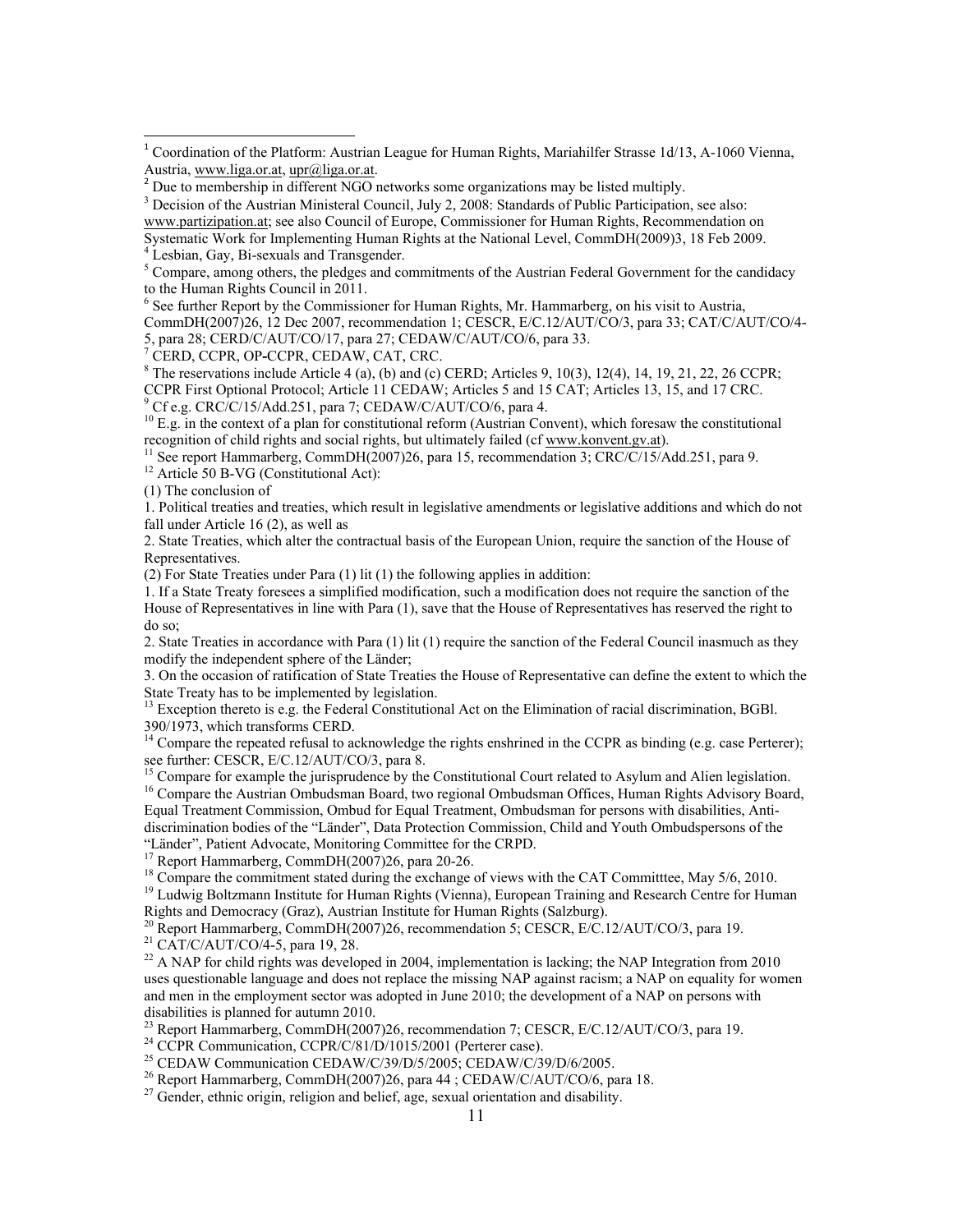<sup>28</sup> CERD/C/AUT/CO/17, para 12; CCPR/C/AUT/CO/4, para 8; ECRI Report, CRI(2010)2, para 33, 39; Report Hammarberg, CommDH(2007)26, para 50, 53, 61.

<sup>30</sup> CERD/C/AUT/CO/17, para 13; ECRI Report, CRI(2010)2, para 34-38, Report Hammarberg,

CommDH(2007)26, para 51, 54.<br><sup>31</sup> Cf e.g. Report Hammarberg, CommDH(2007)26, para 44ff, 56ff.

<sup>32</sup> Report Hammarberg, CommDH(2007)26, para 56; CEDAW/C/AUT/CO/6 para 18.

<sup>33</sup> Federal Ministry for Women, Report on the Status of Women 2010 (see:

www.frauen.bka.gv.at/site/7207/default.aspx).<br><sup>34</sup> ECRI Report, CRI(2010)2, para 71-76.<br><sup>35</sup> Cf ECRI Report, CRI(2010)2, para 90-93; Report Hammarberg, CommDH(2007)26, para 44.

<sup>36</sup> Cf ECRI Report, CRI(2010)2, para 134, 142; Amnesty International Austria, Victim or suspect: A question of colour. Racist discrimination in the Austrian justice system, 2009.

<sup>37</sup> The charity campaign "Licht ins Dunkel" relies on a charity and welfare model based on deficits of impairment, fostering a negative image of persons with disabilities.

38 CERD/C/AUT/CO/17, para 12; ECRI Report, CRI(2010)2, recommendation 40; Report Hammarberg, CommDH(2007)26, recommendation 14, 15.

39 CERD/C/AUT/CO/17, para 13; ECRI Report, CRI(2010)2, recommendation 41; Report Hammarberg, CommDH(2007)26, recommendation 13.

40 CEDAW Communication CEDAW/C/39/D/5/2005; CEDAW/C/39/D/6/2005.

41 Report Hammarberg, CommDH(2007)26, para 19.

<sup>42</sup> See Health Care Service for female victims of violence: A Guidelines for hospitals and medical practice, Federal Ministry for Economy, Family and Youth, Vienna, 2010,

http://bmwa.cms.apa.at/cms/content/attachments/3/5/8/CH0617/CMS1263827099785/gewalt\_gegen\_frauen.pdf; Austrian Women's Health Report 2005 Federal Ministry for Health, Family and Youth, Vienna, 2005

http://www.bmg.gv.at/cms/site/standard.html?channel=CH0774&doc=CMS1114154451979. 43 Report Hammarberg, CommDH(2007)26, recommendation 25.

<sup>44</sup> See Violence Report by the Federal Ministry for Economy, Family and Youth 2009

(http://bmwa.cms.apa.at/cms/content/standard.html?channel=CH0560&doc=CMS1056453530966). 45 CRC/C/OPSC/AUT/CO/1, para 6, 7.

46 CPT Report, CPT/Inf(2010)5, para 71-74; CAT/C/AUT/CO/4-5, para 17.

47 CPT Report, CPT/Inf(2010)5, para 80-91.

48 CPT Report, CPT/Inf(2010)5, para 36; CAT/C/AUT/CO/4-5, para 16; Report Hammarberg, CommDH(2007)26, para 71ff.

<sup>49</sup> CPT Report, CPT/Inf(2010)5, para 45-52; Report Hammarberg, CommDH(2007)26, para 87; Annual Reports of the Human Rights Advsiory Board and its Commissions (see: www.menschenrechtsbeirat.at).

<sup>50</sup> Definition, sentence, compensation (Article 1 and 4 CAT); universal jurisdiction (Article 5 (2) CAT).

<sup>51</sup> Report by the Human Rights Advisory Board's Commissions 2006, 83.

 $52$  CAT/C/AUT/CO/4-5, para 17.

<sup>53</sup> Cf Council Common Position 2008/944/CFSP of 8 December 2008 defining common rules governing control of exports of military technology and equipment, 8 December 2008.

 $54$  Report Hammarberg, CommDH(2007)26, recommendation 23.

 $^{55}$  CPT Report, CPT/Inf(2010)5, para 17; CAT/C/AUT/CO/4-5, para 8.

56 Report Hammarberg, CommDH(2007)26, para 19.

<sup>57</sup> Report Hammarberg, CommDH(2007)26, para 33; Compare, however, awareness raising activities for members of the judiciary on the jurisprudence of the ECtHR on Article 10 ECHR, Report Hammarberg, CommDH(2007)26, para 43.

58 Report Hammarberg, CommDH(2007)26, para 19; Institute for African Studies University of Vienna, Case Study Mandinka, Interpreters at Court and Asylum bodies in Vienna for Clients with African countries of origin (2008).

 $\frac{59}{2}$  Criminal organization: § 278a Criminal Code describes the long time commitment as a member to an enterprise of a larger group of persons, which also conspires to commit grave criminal acts, which constitute a threat to the life, physical integrity, liberty or property among others in areas such as sexual exploitation, trafficking or trade with nuclear material, dangerous waste, laundered money or illicit drugs. Enrichment or significant influence on politics or the economy has to be the aim as well as the intention to corrupt or threaten others. Imprisonment from six months to five years is foreseen.

60 Report Hammarberg, CommDH(2007)26, para 98.

Compare on the different ethnic groups, below chapter 9, "minorities."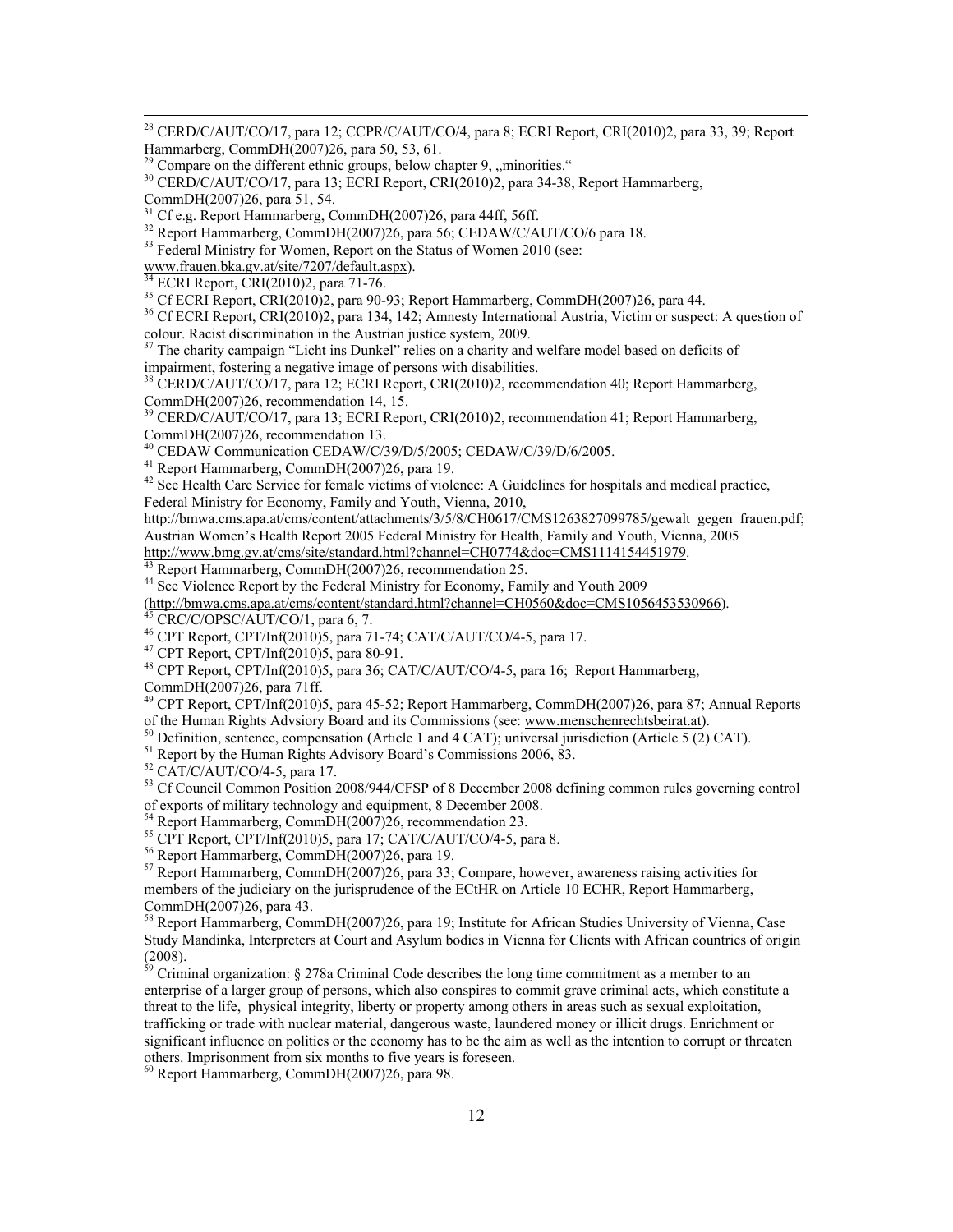61 Compare CEDAW/C/AUT/Q/6/Add.1,38; Statistic from 2005, no new data available; compare also Report Hammarberg, CommDH(2007)26, para 86.<br><sup>62</sup> Report Hammarberg, CommDH(2007)26, para 85; ECRI Report, CRI(2010)2, para 134ff.

<sup>63</sup> Further examples: "Niggers are all dealers", "We'll place you in a cell with rapists", Report of the

 $65$  C.J.Chivres, Slain Exile Detailed Cruelty of Chechnyan Leader, NYTimes, January 31, 2009, http://www.nytimes.com/2009/02/01/world/europe/01torture.html.

 $\frac{66}{66}$  Report Hammarberg, CommDH(2007)26, para 80-83; ECRI Report, CRI(2010)2, para 100.

<sup>67</sup> Compare the accommodation of largely prejudged asylum seekers on the remote "Saualm" in Carinthia, which, due to complete isolation amounts to confinement.

<sup>68</sup> Expert Opinions on the Draft Legislation:<br>http://www.parlinkom.gv.at/PG/DE/XXIV/ME/ME 00117/pmh.shtml.

 $\frac{69}{70}$  Report Hammarberg, CommDH(2007)26, recommendation 24; ECRI Report, CRI(2010)2, para 107. 70 International Helsinki Federation Report 2006, 34.

<sup>71</sup> ECRI Report, CRI(2010)2, para 78; see also International Helsinki Federation Report 2007, 19.<br><sup>72</sup> See the campaign by BZÖ: http://kaernten.orf.at/stories/133897

 $^{73}$  Deputy Prime Minister of Carinthia Gerhard Dörfler, Kärntner Tageszeitung, 30 December, 2006.

74 Member of Parliament Harald Stefan (FPÖ), Der Spiegel, Nr. 41/08, 143.

<sup>75</sup> The Stephen Roth Institute for the Study of Anti-semitism and Racism, Austria 2008/09, Government sources reported 333 extreme right criminal (2007: 280), 56 racist (2007: 48) and 23 (2007: 15) antisemitic acts in 2008. In 2008 eight individuals were injured as a result of racist or antisemitic motives (2007: 5). According to the Forum against Antisemitism, there were 46 antisemitic incidents in 2008 (2007: 62), including one physical assault (2007: 1), 2 acts of vandalism to property (2007: 2) and 7 incidents of threats and abuse (2007: 12), http://www.tau.ac.il/Anti-Semitism/asw2008/austria.html.<br><sup>76</sup> Section 283 Criminal Code.

77 Convention concerning Freedom of Association and Protection of the Right to Organise (No. 87) 1948 and Convention concerning the Application of the Principles of the Right to Organise and to Bargain Collectively (No. 98) 1949.

 $\frac{78}{18}$  Compare the submission by the Federal Chamber of Labour, 21.8.2009 contained in BMASK-464.102/0019-III/10a/2009, ILO: Reports on ratified conventions 2009; additional comments on Conventions No. 87 and No. 98.

<sup>79</sup> ILO-CEACR, observation http://webfusion.ilo.org/public/db/standards/normes/appl/appl-

displayAllComments.cfm?hdroff=1&ctry=0050&conv=C100&Lang=EN#2007; CEDAW/C/AUT/CO/6, para 19, 20Government's Report on the Status of Women 2010; Report Hammarberg, CommDH(2007)26, para 56; on the right to work in Austria generally: ILO Country profile:

http://www.ilo.org/wcmsp5/groups/public/@dgreports/@integration/documents/publication/wcms\_115784.pdf. 80 CESCR, E/C.12/AUT/CO/3, para 10, 22.

<sup>81</sup> Decision by the Monitoring Committee based on Article 33 (2) CRPD, 24.3.2010,

http://www.monitoringausschuss.at/cms/monitoringausschuss/attachments/2/8/6/CH0914/CMS1276526308845/<br>ma sn beschaeftigungstherapie final.pdf.

 $\overline{{}^{82}$  ILO-CEACR observation Austria: ".. to take the necessary measures to ensure legal status for prisoners working for private entities, which are compatible with the foundational human rights instruments (ILO Convention on Forced Labour (No. 29).

<sup>83</sup> Measured on the basis of the income poverty line of EU-SILC

(http://www.bmsk.gv.at/cms/site/attachments/5/8/4/CH0104/CMS1218527491861/studienreihe\_-

armutsgefaehrdung\_in\_oesterreich.pdf).<br><sup>84</sup> Chamber of Labour, Women's Report 1995-2005,

http://www.arbeiterkammer.at/bilder/d37/Frauen\_Bericht.pdf. 85 CESCR, E/C.12/AUT/CO/3, para 25.

86 CESCR, E/C.12/AUT/CO/3, para 15.

<sup>87</sup> Armutskonferenz, Requirements for a reform of social assistance in Austria 2008 (see also www.armutskonferenz.at).<br><sup>88</sup> Particularly as the amount is determined without due regard to cost structures: the introduction of the planned

minimum living wage ("Bedarfsorientierte Mindestsicherung") would not change this.

89 European Committee for Social Rights, Conclusions XVII-1, 44; see also Article 31 RESC.

90 CESCR, E/C.12/AUT/CO/3, para 28.

Commissions of the Human Rights Advisory Board, 2006, 82.

<sup>64</sup> Report Hammarberg, CommDH(2007)26, para 87f.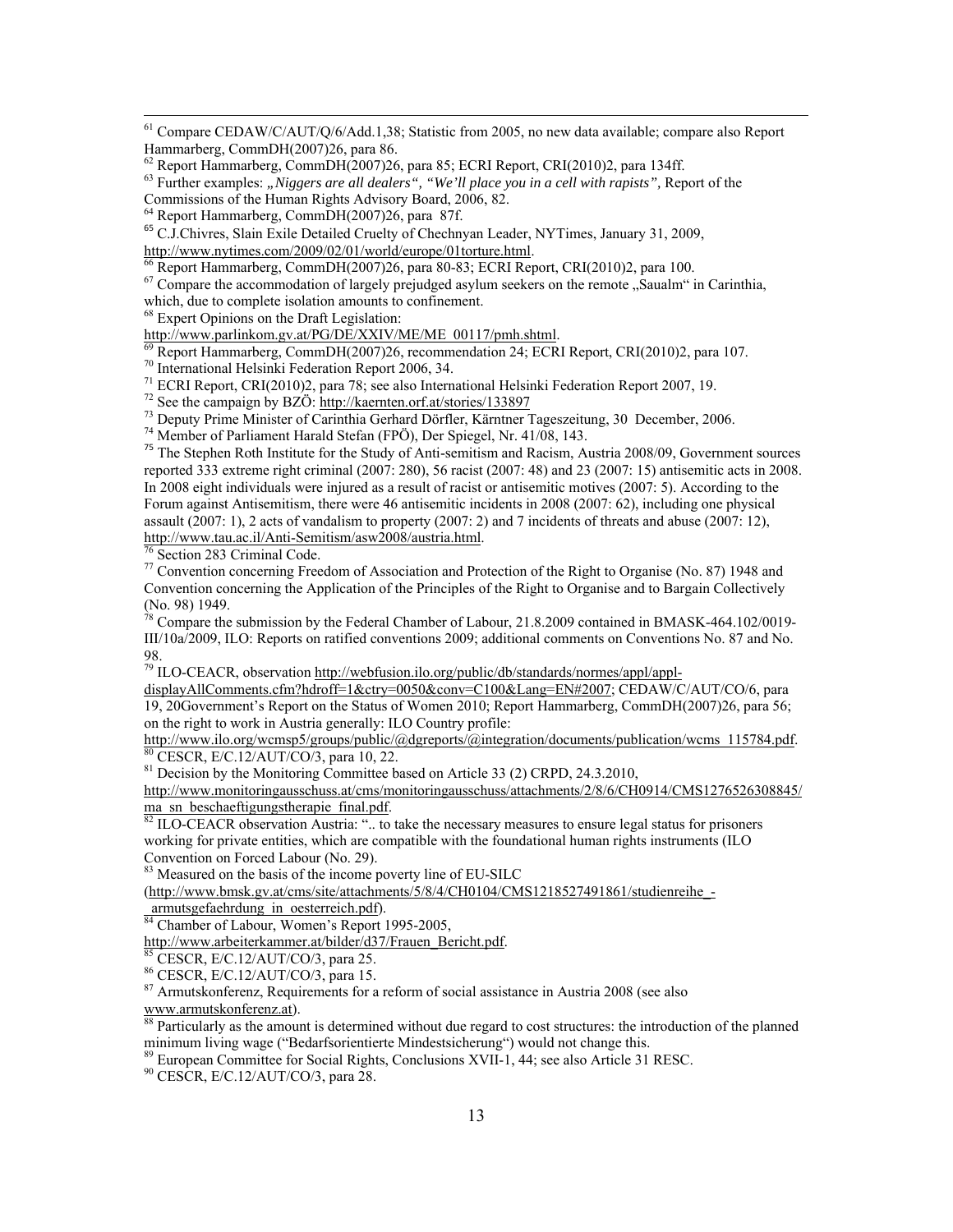<sup>91</sup> Armutskonferenz, Requirements for a reform of social assistance in Austria, 2008 (see also www.armutskonferenz.at).<br>
<sup>92</sup> Ostorreishinska Line Su Viet Line Cu Viet Line Su Viet Line Cu Viet Line Su Viet Line Su Viet

Österreichische Liga für Kinder- und Jugendgesundheit. Report on the situation of children and juvenile health in Austria, 2010

www.kinderjugendgesundheit.at/fileadmin/files/TopThema/Pressekonferenz/Bericht\_zur\_Lage\_der\_Kinder-<br>und Jugendgesundheit 2010 72dpi Online.pdf.

<sup>93</sup> Hackl et al., Armut aus Kinderperspektive - Eine interdisziplinäre Annäherung an das Phänomen Kinderarmut, Institut für Kinderrechte und Elternbildung, 2009,<br>http://www.kinderrechte.gv.at/home/upload/10%20news/2010 - ikeb - armut aus kinderperspektive.pdf.

<sup>2</sup>General Begging Prohibition" in Tyrol, Styria – Tiroler Landes-Polizeigesetz, LGBl. Nr. 56/2007, Steiermärkisches Landes Sicherheitsgesetz, LGBl. Nr. 19/2009; "intrusive begging and begging by children" in Styria,"intrusive or aggressive begging, organized begging and begging by children" in Vienna, Wiener Landes-Sicherheitsgesetz, LGBl. Nr. 33/2008.

<sup>95</sup> English, French, Spanish or Russian, however not Turkish, Hungarian or other primarily Slavik languages.

96 Estimate by UNESCO, a OECD PIAAC study is underway until 2013.

<sup>97</sup> Report Hammarberg, CommDH(2007)26, para 29ff.

98 CERD/C/AUT/CO/17, para 22.

<sup>99</sup> Article 27 CCPR; State Treaty 1955, BGBl. 1955/152 and State Treaty of Saint Germain, StGBl. 1920/303; see also Brünner Treaty, BGBI. 1921/163.<br>
<sup>100</sup> Report Hammarberg, CommDH(2007)26, para 97, 98.<br>
<sup>101</sup> See also above, 21, see also Article 2, 9 (2)(e), 13, 19 (c), 21 (b) & 30 (4) CRPD.<br>
<sup>102</sup> According to the last censu

Serbian (177.320), Croatian (131.307), English (58.582), Hungarian (40.583), Bosnian (34.857), Polish (30.598), Albanian (28.212), Slovenian – without Windisch (24.855), Burgenland-Croatian (19.412), Arabic(17.592), Romanian (16.885), etc.

<sup>103</sup> See: http://static2.orf.at/vietnam2/files/volksgruppen/200940/B-VGNov\_u\_VGG\_u\_Fonds\_-

 $\frac{\text{Broschur}}{104}$  E.g. deportation of – mainly Chechnyan asylum seekers to Poland, where they have no relatives or to Greece, which does not provide adequate protection against Refoulement (cf Third party intervention by Human Rights Commissioner Mr. Hammarberg, 10 March 2010).<br><sup>105</sup> Report Hammarberg, CommDH(2007)26, para 76.

<sup>106</sup> See also above, 18.<br><sup>107</sup> Cf Report of the Human Rights Advisory Board on "Detention of Minors", 2000; see also CRC/C/15/Add.251 para 47, 48.<br><sup>108</sup> Cf http://www.fluechtlingsrat-nrw.de/2759/index.html with further references.

<sup>109</sup> Report Hammarberg, CommDH(2007)26, recommendation 24; ECRI Report, CRI(2010)2, recommendation 107; see also above 27.<br>
<sup>110</sup> See also the initiative to implement the "right to stay": http://www.bleiberecht.at.

<sup>112</sup> CAT/C/AUT/CO/4-5, para 16; Report Hammarberg, CommDH(2007)26, recommendations 20-22.<br><sup>112</sup> OECD Development Cooperation Report 2010, http://www.oecdilibrary.org/oecd/content/book/dcr-2010-en.<br><sup>113</sup> OECD: "Austria sim

Development Assistance Committee (DAC) Peer Review Organisation, 2009, 43; http://www.oecd.org/dataoecd/3/39/42857127.pdf.

 $\frac{1}{114}$  Compare also "Evaluation of Humanitarian Assistance by the Austrian Development Assistance between 2004 and 2008," Final Report, Independent Evaluation Report on mandate by Department VII Ministry for

Foreign Affairs and the Directorate for Evaluation of ADA, http://www.entwicklung.at/uploads/media/Evaluierung\_HuHi\_2004-2008\_Endbericht\_Mai2010\_01.pdf, 7. June

2010, 14-15.<br><sup>115</sup> Security Council Resolution S/RES/1325 Women, Peace & Security (2000).

<sup>116</sup> UNAIDS Monitoring the Declaration of Commitment on HIV/AIDS (2010), http://data.unaids.org/pub/Manual/2009/jc1676 core indicators 2009 en.pdf.

<sup>117</sup> Article 32 (1)(a)  $\widehat{CRPD}$ , see also § 1 (4) International Cooperation Act (EZA-G) (BGBI. 65/2003).<br><sup>118</sup> Increase since 1990: 10,9%; the Kyoto Protocol foresees a decrease of 13%.<br><sup>119</sup> ECA Watch Austria: ECA Refo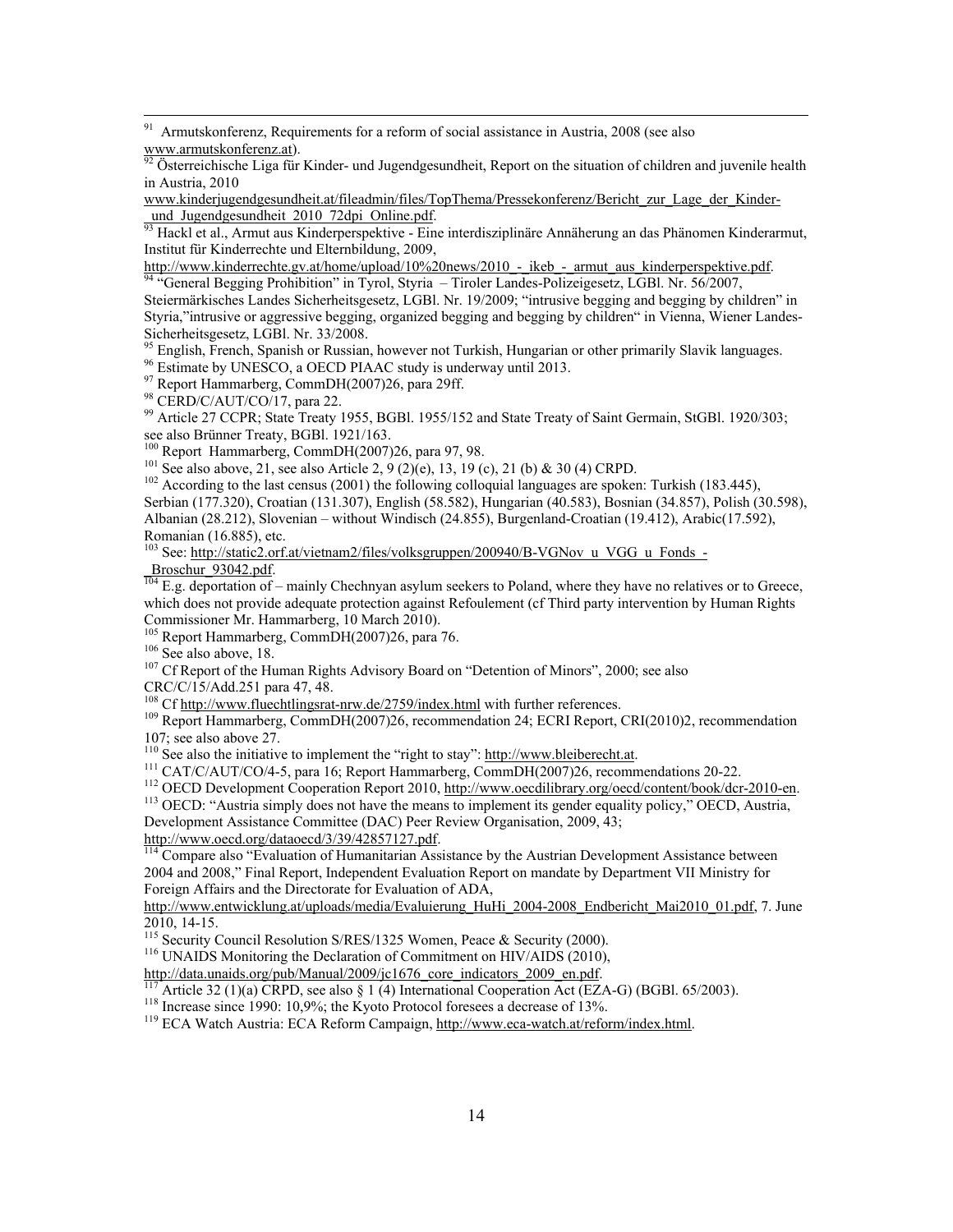## **ANNEX 1: Member Organizations and Networks**

The following organizations contributed to the submission as members of the Platform:

1. Agenda Asyl

(5 member organizations: Asylkoordination Österreich, Diakonie Österreich, Volkshilfe Österreich, Verein Projekt Integrationshaus, SOS Mitmensch)

2. Arbeitsgemeinschaft Globale Verantwortung

(43 member organizations: AAI Wien, ADRA, AMREF, ARGE Weltläden, Ärzte ohne Grenzen, Austrian Doctors for Disabled, CARE Österreich, Caritas, Das Mali Projekt, Diakonie Auslandshilfe, Dreikönigsaktion - Hilfswerk der Katholischen Jungschar, Entwicklungshilfeklub, EWA - Entwicklungswerkstatt Austria, EZA Fairer Handel GmbH, Fairtrade Österreich, Frauensolidarität, GEZA Gemeinnützige Entwicklungszusammenarbeit GmbH, Hilfswerk Austria International, HOPE´87, HORIZONT3000, ICEP, Jugend Eine Welt, Katholische Frauenbewegung Österreich, Klimabündnis Österreich, Label STEP, Licht für die Welt, Oikocredit Austria, Ökosoziales Forum, Österreichisches Rotes Kreuz, Society for International Development, Sonne-International, SOS Kinderdorf Österreich, Südwind Agentur, Tierärzte ohne Grenzen, Unsere Kleinen Brüder und Schwestern, VIDC - Wiener Institut für internationalen Dialog und Zusammenarbeit, Welthaus Graz, Welthaus Linz, Welthaus Wien, Weltumspannend Arbeiten, WIDE - Women in Development Europe, World University Service Austria, World Vision)

- 3. Asyl in Not
- 4. Asylkoordination Österreich

(33 member organizations: Asyl in Not, Caritas Eisenstadt, Deserteurs- und Flüchtlingsberatung, Diakonie Flüchtlingsdienst, Don Bosco Flüchtlingswerk, Europäischtschetschenische Gesellschaft, Fluchtpunkt Innsbruck, Flughafensozialdienst, Hemayat, Aktion Mitmensch Wiener Neustadt, SOS Mitmensch Burgenland, Hilfsforum Judenburg, Zebra, Projektgruppe "Integration von Ausländern", SOS Kinderdorf Salzburg Clearinghouse, SOS Menschenrechte, Unterstützungskomitee zur Integration von Ausländern, Volkshilfe OÖ Flüchtlingsbetreuung, Verein Projekt Integrationshaus, Verein Zeit!Raum, ISOP, SOS Mitmensch, Initiative Minderheiten, Interkulturelles Zentrum, Evangelische Studentengemeinde, Südwind, Weltladen Amstetten, VIDC fair play, Alternative und Grüne GewerkschafterInnen, Grüne BG 10, Grüne Alternative BG 15, Aktion Kritischer SchülerInnen, Verein Maiz)

- 5. Bundesarbeitskammer (BAK)
- 6. DÖW Dokumentationsarchiv des österreichischen Widerstandes
- 7. ECPAT Österreich Arbeitsgemeinschaft zum Schutz der Rechte von Kindern vor sexueller Ausbeutung

(11 member organizations: Dreikönigsaktion - Hilfswerk der Katholischen Jungschar, Missio Austria, Jugend Eine Welt, respect - Institut für Integrativen Tourismus & Entwicklung, Kindernothilfe Österreich, Katholische Frauenbewegung Österreichs, Ludwig Boltzmann Institut für Menschenrechte, ejö - Burg Finstergrün, Salzburger Landesjugendbeirat, Österreichische Kinderfreunde und Rote Falken, World Vision)

- 8. European Training and Research Centre for Human Rights and Democracy Graz
- 9. Helping Hands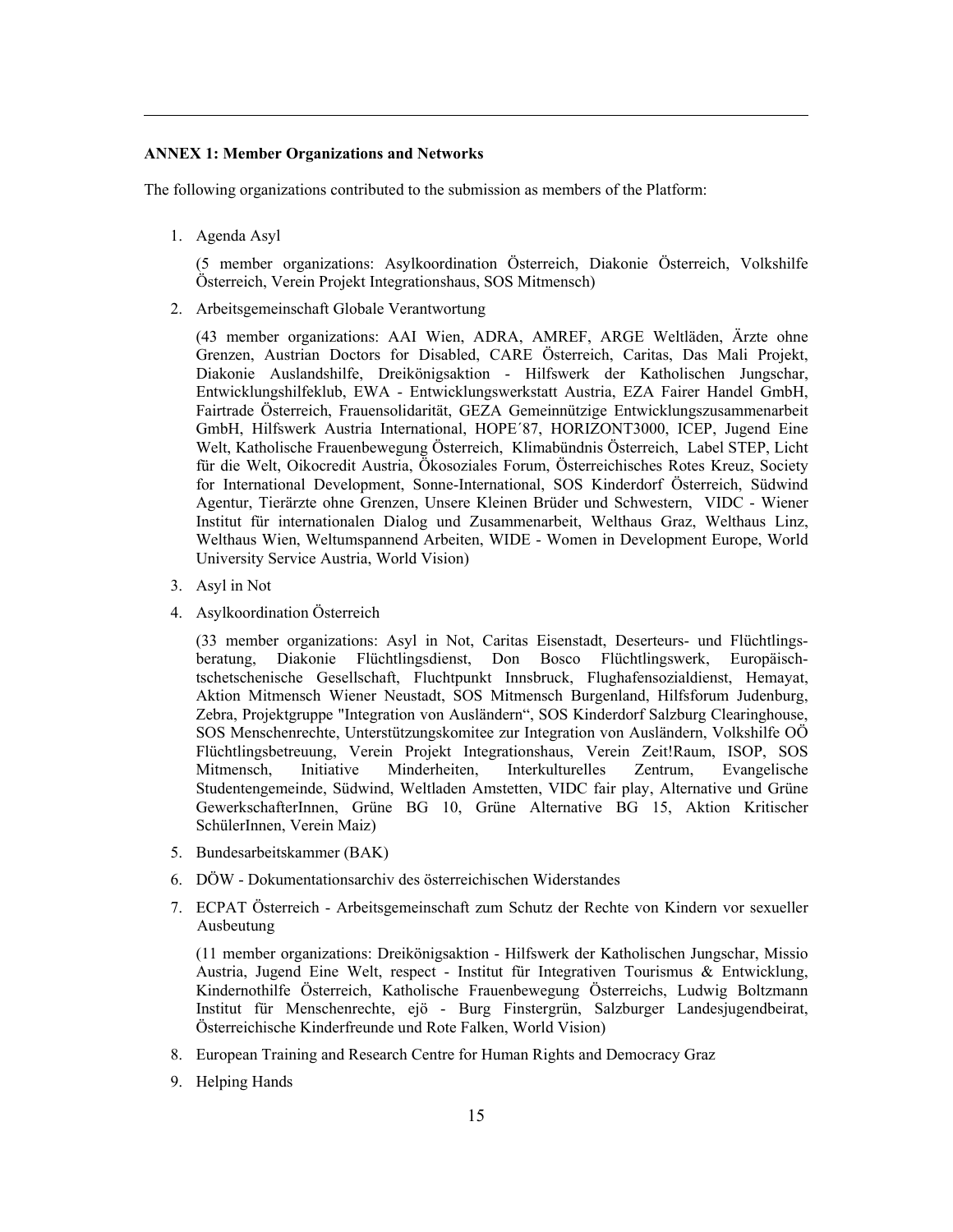- 10. Homosexuelle Initiative (HOSI) Wien
- 11. Klagsverband zur Durchsetzung der Rechte von Diskriminierungsopfern

(19 member organizations: BIZEPS - Zentrum für Selbstbestimmtes Leben, dabei - dachverband berufliche integration austria, Helping Hands Graz, HOSI Wien, ISOP - Innovative Sozialprojekte, LEFÖ, Ludwig Boltzmann Institut für Menschenrechte, maiz - Autonomes Zentrum von und für Migrantinnen, Österreichischer Gehörlosenbund, Plattform Menschenrechte Salzburg, Rechtskomitee Lambda, Reiz - Selbstbestimmt Leben, Selbstbestimmt Leben Innsbruck, Selbstbestimmt-Leben-Initiative Oberösterreich, SOMM - Selbstorganisation von und für Migrantinnen und Musliminnen, SOPHIE - Bildungsraum für Prostituierte, TransX - Verein für TransGender Personen, Verein österreichischer Juristinnen, ZARA - Zivilcourage und Anti-Rassismus-Arbeit)

- 12. LEFÖ Beratung, Bildung und Begleitung für Migrantinnen
- 13. Licht für die Welt
- 14. Netzwerk Kinderrechte

(33 member organizations: 9 Österreichische Kinder- und Jugendanwaltschaften, Österreichische Bundesjugendvertretung, Kinderfreunde/Rote Falken, Katholische Jungschar Österreichs, Kinderbüro Steiermark, Akzente Salzburg, Pfadfinder und Pfadfinderinnen Österreichs, SOS-Kinderdorf Österreich, Ludwig Boltzmann Institut für Menschenrechte, Kuratorium Kinderstimme, Österreichisches Komitee für UNICEF, Pro Juventute, Asylkoordination Österreich, Fice Austria/Kinderrechtebüro Österreich, Welt der Kinder, Österreichische Gesellschaft für Kinder- und Jugendheilkunde, KiB Children Care, Österreichische Gesellschaft für Kinder- und Jugendpsychiatrie, Österreichische Liga für Kinder- und Jugendgesundheit, Österreichischer Kinderschutzbund/Verein für gewaltlose Erziehung, ECPAT Österreich, Don Bosco Flüchtlingswerk Austria, Verein wienXtra, Österreichisches Institut für Kinderrechte & Elternbildung, boJA - Bundesweites Netzwerk Offene Jungendarbeit)

15. NGO-CEDAW-Komitee

(9 partner organizations: Verein autonome österreichische Frauenhäuser, Interventionsstelle gegen Gewalt in der Familie, Verein Österreichischer Juristinnen, LEFÖ, International Alliance of Women, ÖPA - Österreichische Plattform für Alleinerziehende, Europäische Frauenunion, Ludwig Boltzmann Institut für Menschenrechte, WIDE - Women in Development Europe)

16. Österreichische Arbeitsgemeinschaft für Rehabilitation

(78 member organizations: Allgemeine Unfallversicherungsanstalt, Ambulatorium Sonnenschein, ASSIST, assista Soziale Dienste GmbH, Balance, Bandgesellschaft, BBRZ Reha GmbH - BBRZ Österreich, Behinderten-Förderungsverein Neusiedl am See, Behindertenhilfe Bezirk Korneuburg, Behindertenhilfe Klosterneuburg, Behindertenintegration Ternitz Gemeinnützige GmbH, Caritas Österreich, CBMF - Club behinderter Menschen und ihrer Freunde, Club Handikap, dachverband berufliche integrationaustria, debra-austria, design for all - Zentrum für barrierefreie Lebensräume, Diakonie Österreich, Die Steirische Behindertenhilfe, Elternselbsthilfe sehgeschädigter Kinder Österreich, Förderverein Odilien, Gesellschaft für ganzheitliche Förderung und Therapie NÖ GmbH, Gewerkschaft der Post- und Fernmeldebediensteten, Grete Rehor-Hilfsfonds für behinderte Menschen, Hilf selbst mit, Hilfsgemeinschaft der Blinden und Sehschwachen Österreichs, HPE-Österreich, Initiativ für behinderte Kinder und Jugendliche, Institut für Sozialdienste Vorarlberg, Institut für Soziales Design, Jugend am Werk, Kriegsopfer- und Behindertenverband, Lebenshilfe Österreich, Multiple Sklerose Gesellschaft Wien, Musische Arbeitsgemeinschaft, OÖZIV - Oberösterreichischer Zivil-Invalidenverband, Österreichische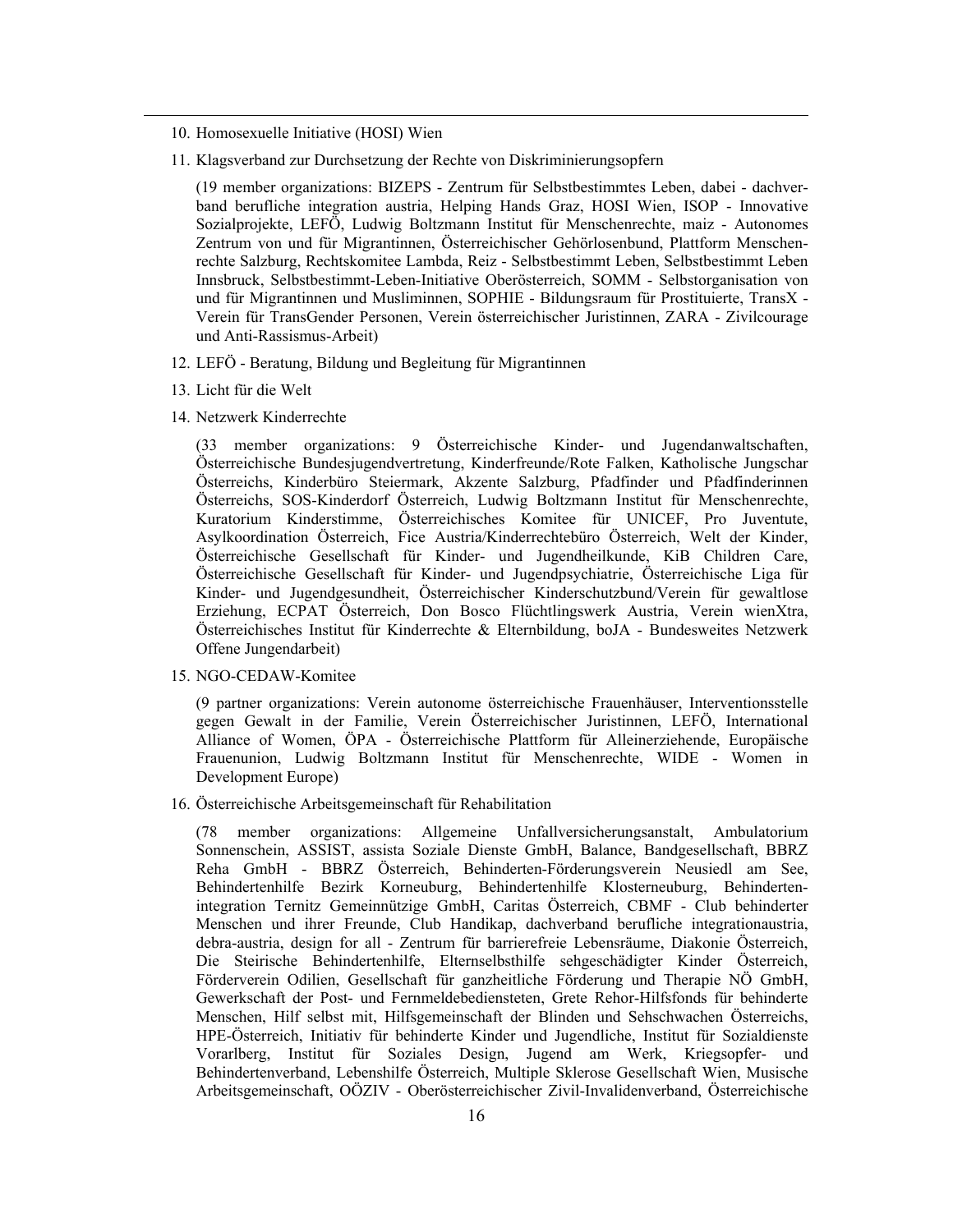Multiple Sklerose Gesellschaft, Österreichische Autistenhilfe, Österreichische Blindenwohlfahrt, Österreichische Gesellschaft für Muskelkranke, Österreichische Hämophilie-Gesellschaft, Österreichische Vereinigung Morbus Bechterew, Österreichischer Behindertensportverband, Österreichischer Blinden- und Sehbehindertenverband, Österreichischer Gehörlosenbund, Österreichischer Schwerhörigenbund, Österreichischer Verband für Spastiker-Eingliederung, Österreichisches Hilfswerk, Österreichisches Hilfswerk für Taubblinde und hochgradig Hör- und Sehbehinderte, ÖZIV - Österreichischer Zivil-Invalidenverband, Physio Austria, PlatO - Plattform anthroposophischer therapeutischer Organisationen in Österreich, pro mente austria, pro mente Wien, RollOn Tirol, Selbsthilfegruppe Down Syndrom, Seraphisches Liebeswerk der Kapuziner, SOB 31 Verein zur Förderung kultureller Aktivitäten von Menschen mit Behinderung, Sozialtherapeutikum Eggersdorf, Sprachrohr für Menschen in anthroposophisch orientierten Lebens- und Werkstätten, Steirische Vereinigung für Menschen mit Behinderung, Therapiezentrum für halbseitig Gelähmte, UNIABILITY - Arbeitsgemeinschaft zur Gleichstellung von Menschen mit Behinderungen und chronischen Erkrankungen an Österreichs Universitäten und Hochschulen, Verband aller Körperbehinderten Österreichs, Verband der Querschnittgelähmten Österreichs, Verein der Ganzheitsmedizin für Menschen mit und ohne Behinderung, Verein für berufliche Ausbildung und soziale Integration, Verein KoMiT, Vereinigung zugunsten körper- und mehrfachbehinderter Kinder und Jugendlicher, VertretungsNetz, Wien Work - Integrative Betriebe und AusbildungsgmbH, Wiener Hilfswerk)

- 17. Österreichischer Gehörlosenbund
- 18. Österreichische Liga für Menschenrechte
- 19. Österreichisches Volksgruppenzentrum

(8 member organizations: Artikel-VII-Kulturverein für Steiermark - Pavelhaus / Kulturno društvo člen 7 za avstrijsko Štajersko - Pavlova hiša, Minderheitsrat der tschechischen und slowakischen Volksgruppe in Österreich / Menšinová rada české a slovenské větve v Rakousko, Österreichisch-Slowakischer Kulturverein / Rakúsko-slovensky kultúrny spolok, Burgenländisch-Ungarischer Kulturverein / Burgenlandi Magyar Kultúregyesület, Verein Roma, Kulturverein österreichischer Roma, Kroatischer Kulturverein in Burgenland / Hrvatsko kulturno društvo u Gradišću, Rat der Kärntner Slowenen / Narodni svet koroških Slovencev)

- 20. ÖZIV Österreichischer Zivil-Invalidenverband
- 21. Rechtskomitee Lambda
- 22. WIDE Netzwerk Women in Development Europe (18 member organizations)
- 23. ZARA Zivilcourage und Anti-Rassismus-Arbeit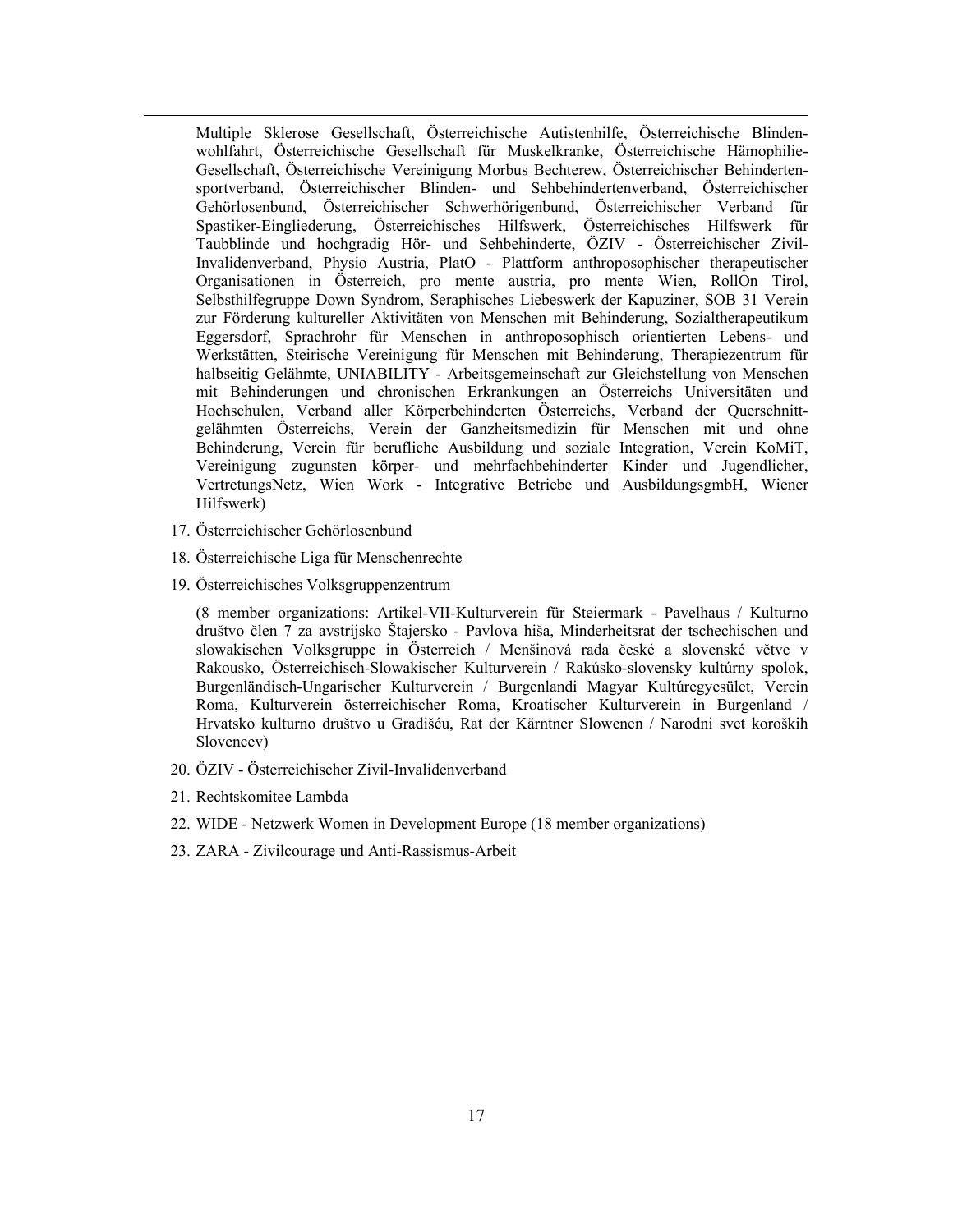#### **ANNEX 2: Supporting Organizations and Networks**

The following organizations support the submission:

1. Amnesty International Austria associates itself with the issues we focus on the submission; however, is making its own submission

- 2. ARGE Evangelischer Gefängnisseelsorger
- 3. ARGE Katholischer Gefängnisseelsorger
- 4. Armutskonferenz

(33 member organizations: Aktionsgemeinschaft der autonomen österreichischen Frauenhäuser, Anton Proksch Institut, Arbeiter Samariter Bund Österreich, ARGE Migrant-Innenberatung Österreich, ASB Schuldnerberatungen GmbH, Bundesarbeitsgemeinschaft Wohnungslosenhilfe, Bundesdachverband für Soziale Unternehmen, Caritas Österreich, Dachverband Berufliche Integration, Diakonie Österreich, Europäisches Zentrum für Wohlfahrtspolitik und Sozialforschung, Evangelische Akademie Wien, Forum Kirche und Arbeitswelt, Die Heilsarmee, Katholische Aktion der Erzdiözese Wien, Katholischer Familienverband Österreichs, Katholische Frauenbewegung Österreichs, Katholische Sozialakademie Österreich, Kolping Österreich, Netzwerk Österreichischer Frauen- und Mädchenberatungsstellen, Neustart, Österreichische HochschülerInnenschaft, Österreichische Plattform für Alleinerziehende, Österreichischer Berufsverband der SozialarbeiterInnen, Österreichischer Gewerkschaftsbund/Frauenabteilung, Österreichischer Verein für Drogenfachleute, promente austria, SOS Mitmensch, St. Virgil Salzburg - Bildungs- und Konferenzzentrum, Telefonseelsorge, VertretungsNetz - Sachwalterschaft, Patientenanwaltschaft und Bewohnervertretung, Volkshilfe Österreich, Wiener Hilfswerk)

- 5. BIZEPS Zentrum für Selbstbestimmtes Leben
- 6. Bruno Kreisky Stiftung für Verdienste um die Menschenrechte
- 7. ESRA Psychosoziales Zentrum. Zentrum für psychosoziale, sozialtherapeutische und soziokulturelle Integration. Ambulanz für Spätfolgen und Erkrankungen des Holocaust- und Migrations-Syndroms
- 8. FIAN Österreich
- 9. GrüZe GründerInnenzentrum für Menschen mit Handicap
- 10. Hemayat Betreuungszentrum für Folter- und Kriegsüberlebende
- 11. Integration Tirol
- 12. Interventionsstelle gegen Gewalt in der Familie
- 13. Land der Menschen Oberösterreich
- 14. Lebenshilfe Österreich
- 15. Ludwig Boltzmann Institut für Menschenrechte
- 16. Netzwerk Soziale Verantwortung

(29 member organizations: Amnesty International Österreich, Betriebsrat der Generali VIS Informatik GmbH, Betriebsrat des Austrian Institute of Technology AIT, Dreikönigsaktion - Hilfswerk der Katholischen Jungschar, fairea, Katholische Jugend Österreichs, Frauensolidarität, GEZA Gemeinnützige Entwicklungszusammenarbeit GmbH, Gewerkschaft der Chemiearbeiter, Gewerkschaft der Privatangestellten, Druck, Journalismus, Papier,